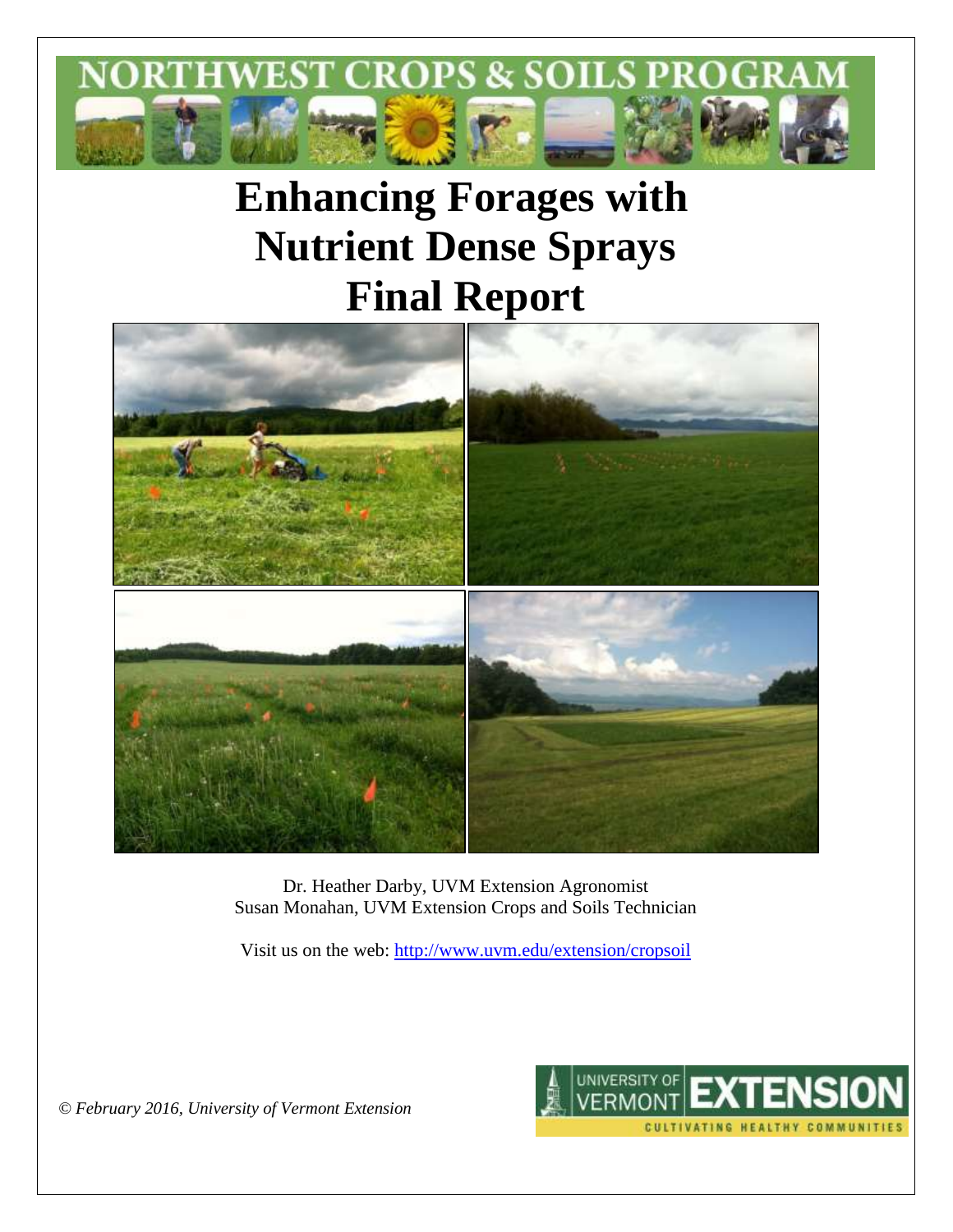# **ENHANCING FORAGES WITH NUTRIENT DENSE SPRAYS-FINAL REPORT**

Dr. Heather Darby, University of Vermont Extension [Heather.Darby\[at\]uvm.edu](mailto:Heather.Darby@uvm.edu)

The purpose of the Nutrient Dense Spray (NDS) trial was to evaluate the impact of nutrient dense foliar sprays on perennial forage yield, quality, and fatty acid concentrations. The nutrient spray program was developed by Advancing Eco-Agriculture (Middlefield, OH) and consisted of five foliar sprays specifically recommended for the farms participating in this study. The recommended foliar applications were evaluated over 3 growing seasons. In the third year of the study, a sixth foliar spray, 'Sea Shield' was added to the treatments. The recommended spray program included applications of Rejuvenate in the early spring and late fall, and a combination of PhotoMag, Phosphorus, Potassium, MicroPak, and Sea Shield applied in the spring and after each harvest of hay or graze (Table 1). This study was conducted based on farmer interest in enhancing nutrient density of forages through foliar sprays and was funded by the Lattner Family Foundation. Any reference to commercial products, trade names or brand names is for information only, and no endorsement or approval is intended.

| <b>Spray</b>            | What is it?                                                   | What does it do?                                                   |
|-------------------------|---------------------------------------------------------------|--------------------------------------------------------------------|
| Rejuvenate              | humic substance, carbohydrates, sea<br>minerals               | stimulates soil microbial life                                     |
| PhotoMag                | magnesium, sulfur, boron, cobalt, sea<br>minerals             | promotes chlorophyll and sugar production                          |
| Phosphorus              | mined phosphate ore                                           | improves photosynthesis and plant root vigor                       |
| Potassium               | mined potassium sulfate                                       | improves storability                                               |
| MicroPak                | boron, zinc, manganese, copper, cobalt,<br>molybdenum, sulfur | enhances sugar translocation, root strength,<br>and plant immunity |
| Sea Shield <sup>2</sup> | crab and shrimp shell concentrate                             | enhance plant health and immune response                           |

**Table 1. Information on Advancing Eco-Agriculture nutrient dense sprays.<sup>1</sup>**

<sup>1</sup>Information gathered from the Advancing Eco-Agriculture website: advancingecoag.com.

<sup>2</sup>Sea Shield was only applied in the  $3<sup>rd</sup>$  year of the project (2014).

# **MATERIALS AND METHODS**

Forages were sprayed with nutrient dense sprays at two locations: Shelburne Farms in Shelburne, VT and Butterworks Farm in Westfield, VT. Both hayfields had been in native grass/legume mixture for numerous years. The nutrient recommendations from Advancing Eco-Agriculture are listed in Table 2. In order to understand what may cause a response, if any, we compared the recommended spray regime ('All') to individual components, as well as a control of water. The experimental design was a randomized complete block with four replications.

**Table 2. Timing and amount of fertility and Nutrient Dense Spray applications recommended for forages in this study.**

| <b>Timing</b>      | <b>Recommendations (per acre)</b>                                                                          |
|--------------------|------------------------------------------------------------------------------------------------------------|
| Early spring       | 3 tons compost, 20 lb. Borate, and 5 lbs. Zinc sulfate, 2 gal. Rejuvenate, 1 gal. Sea Shield <sup>1</sup>  |
| After each harvest | 1 gal. PhotoMag, 1 gal. Phosphorus, 1 quart Potassium, 2 quarts MicroPak, 2 quarts Sea Shield <sup>1</sup> |
| Fall, post-harvest | 6 quarts Rejuvenate, 2-3 tons compost                                                                      |

<sup>1</sup>Sea Shield was only applied in the  $3<sup>rd</sup>$  year of the project (2014).

Six by ten foot plots were established in existing hay fields in 2012. The same plots were used in 2013 and 2014. In 2014, large strip plots were also included in the study to rule out the possibility of drift or leaching from neighboring plots. The large strip plots were 11' x 55'. All plots were harvested with a BCS sickle bar mower (Portland, OR),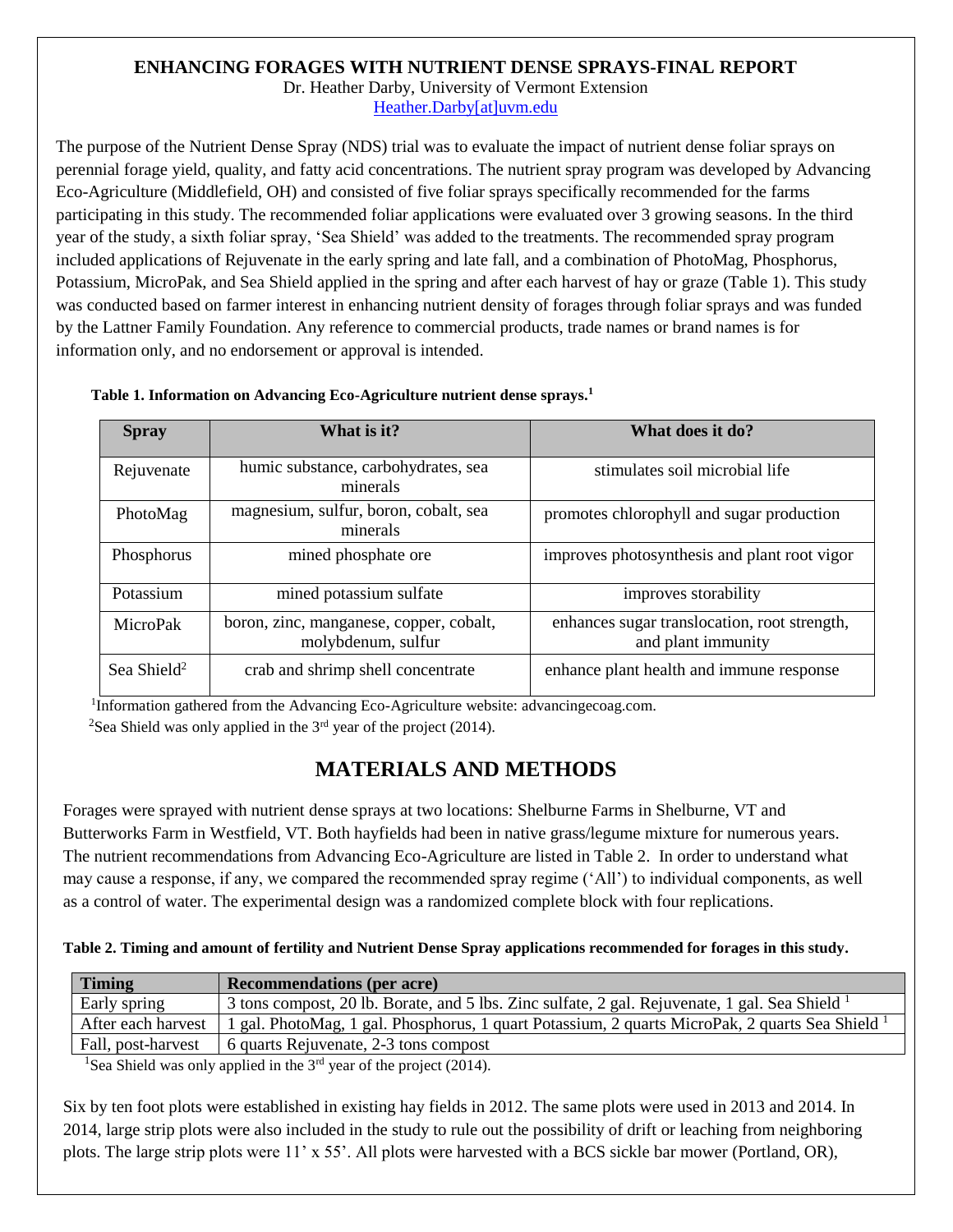raked by hand, gathered and weighed on a platform scale. Harvest and spray dates are listed in Table 3. A subsample was dried at  $40^{\circ}$ C and weighed to determine dry matter. Oven dry samples were coarsely ground with a Wiley mill (Thomas Scientific, Swedesboro, NJ), finely ground with a UDY cyclone mill with a 1 mm screen (Seedburo, Des Plaines, IL) and analyzed with an NIRS (Near Infrared Reflectance Spectroscopy) DS2500 Feed and Forage analyzer (Foss, Eden Prairie, MN) at the University of Vermont Cereal Testing Lab (Burlington, VT). Results were analyzed with an analysis of variance in SAS (Cary, NC).

| <b>Treatment</b>               | <b>Butterworks Farm</b> |                        |           | <b>Shelburne Farms</b> |           |           |  |
|--------------------------------|-------------------------|------------------------|-----------|------------------------|-----------|-----------|--|
|                                | 2012                    | 2013                   | $2014*$   | 2012                   | 2013      | 2014      |  |
| Spray<br>Rejuvenate            | $18-Apr$                | 1-May                  | 8-May     | $19-Apr$               | $30-Apr$  | 7 & 9-May |  |
| Spray All<br><b>Treatments</b> | $16$ -May               | $1-May$                | 8-May     | $24$ -Apr $(B, Zn)$    | $30-Apr$  | $27-May$  |  |
| $1st$ Cut                      | $31$ -May               | $4-Jun$                | $6$ -Jun  | $17$ -May              | $22$ -May | $27$ -May |  |
| Spray All<br>Treatments        | $12$ -Jun               | $12$ -Jun              | $17$ -Jun | $29$ -May              | $30-May$  | $4-Jun$   |  |
| $2nd$ Cut                      | $9-Jul$                 | $3-Jul$                | $3-Jul$   | $21-Jun$               | $18$ -Jun | $30$ -Jun |  |
| Spray All<br>Treatments        | $18$ -Jul               | $16$ -Jul<br>$14$ -Jul |           | $5-Jul$                | $2-Jul$   | $8-Jul$   |  |
| $3rd$ Cut                      | $21-Aug$                | $9-Aug$                | $6-Aug$   | $27-Jul$               | $6 - Aug$ | $6-Aug$   |  |
| Spray All<br>Treatments        | $28$ -Aug               | $20-Aug$               |           | $7-Aug$                | $19-Aug$  |           |  |
| Spray<br>Rejuvenate            | 9-Oct                   | $3-Oct$                |           | 9-Oct                  | 1-Oct     |           |  |

\*Butterworks Farm harvested a 4th cut in 2014 on 24-Sep.

Forage samples were dried, ground and analyzed for quality characteristics including crude protein (CP), acid detergent fiber (ADF), neutral detergent fiber (NDF) and various other nutrients. The Nonstructural Carbohydrates (NSC) were calculated from forage analysis data. Mixtures of true proteins, composed of amino acids and non-protein nitrogen make up the crude protein (CP) content of forages. The bulky characteristics of forage come from fiber. Forage feeding values are negatively associated with fiber since the less digestible portions of the plant are contained in the fiber fraction. The detergent fiber analysis system separates forages into two parts: cell contents, which include sugars, starches, proteins, non-protein nitrogen, fats and other highly digestible compounds; and the less digestible components found in the fiber fraction. The total fiber content of forage is contained in the neutral detergent fiber (NDF). Chemically, this fraction includes cellulose, hemicellulose and lignin. Recently, forage testing laboratories have begun to evaluate forages for NDF digestibility. Evaluation of forages and other feedstuffs for NDF digestibility is being conducted to aid prediction of feed energy content and animal performance. Research has demonstrated that lactating dairy cows will eat more dry matter and produce more milk when fed forages with optimum NDF digestibility. Forages with increased NDF digestibility (NDFD) will result in higher energy values, and perhaps more importantly, increased forage intakes. Forage NDF digestibility can range from 20 – 80%. The NSC or non-fiber carbohydrates (NFC) include starch, sugars and pectins.

Mineral analysis was determined by wet chemistry at Cumberland Valley Analytical Services (Hagerstown, MD). Metals and Other Elements in Plants (985.01). Official Methods of Analysis, 17th edition. 2000. Association of Official Analytical Chemists. Perkin Elmer 5300 DV ICP. Perkin Elmer, 710 Bridgeport Avenue, Shelton, CT 06484. Modifications include: Ash 0.35g sample for 1 hr at 535°C. Digest in open crucibles for 20 min in 15% nitric acid on hotplate. Samples diluted to 50ml and analyzed on ICP.

Fatty acid content and profile of the feed samples were analyzed using a modified version of the direct transesterification method developed by Sukhija and Palmquist (1988). In brief, 1 mL of internal standard (1 mg C13:0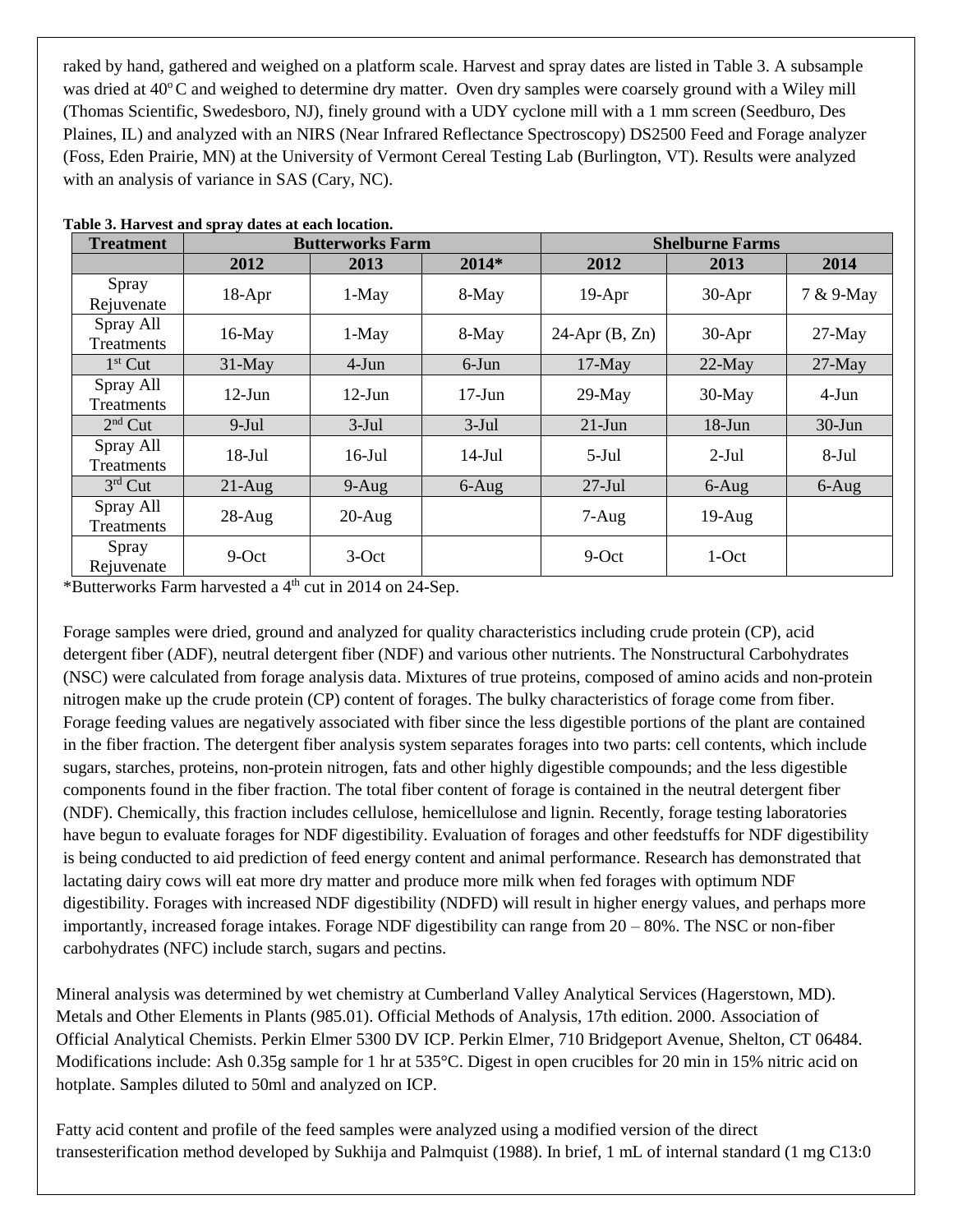TAG/mL acetone), 2 mL of toluene, and 2 mL of 2% methanolic  $H_2SO_4$  acid were added to 500 mg of ground feed composites samples. The solution was heated at  $50^{\circ}$ C overnight. After cooling the samples to room temperature, 5 mL of 6% KHCO3 solution and 1 mL of hexane were added. The samples were mixed and centrifuged at 500 x *g* for 5 min. The resulting hexane layer was dried and cleaned over a mixture of  $Na<sub>2</sub>SO<sub>4</sub>$  and charcoal. An aliquot of the solution, containing the fatty acid methyl esters (FAME), was taken for GLC analysis. The analysis of FAME extracts was performed on a GC-2010 gas chromatograph (Shimadzu, Kyoto, Japan) equipped with a split injector, a flame ionization detector, an autosampler (model AOC-20s; Shimadzu), and a 100 m CP-Sil 88 fused-silica capillary column  $(100 \text{ m} \times 0.25 \text{ mm i.d.} \times 0.2 \text{ µm film thickness}$ ; Varian Inc., Palo Alto, CA) The injector and detector were both maintained at 250°C. Hydrogen was used as carrier gas at a linear velocity of 30 cm/sec. The sample injection volume was 1 μL at a split ratio of 1:50. The oven program used was: initial temperature of 45°C held for 4 min, programmed at 13°C/min to 175°C held for 27 min, then programmed at 4°C/min to 215°C held for 35 min. Integration and quantification was based on the FID response and achieved with GC solution software (version 2.30.00, Shimadzu, Kyoto, Japan). Identification of FAME was accomplished by comparison of relative retention times with commercial FAME standards. Total fatty acid content was determined using C13:0 as an internal standard. The fatty acid results were expressed as percentages (weight/weight) of fatty acids detected with a chain length between 10 and 24 carbon atoms. The lowest level of detection was <0.001g/100g fatty acids and is reported as not detectable (ND).

Variations in yield and quality can occur because of variations in genetics, soil, weather and other growing conditions. Statistical analysis makes it possible to determine whether a difference among varieties is real, or whether it might have occurred due to other variations in the field. At the bottom of each table, a LSD value is presented for each variable (i.e. yield). Least Significant differences (LSD's) at the 10% level of probability are shown, unless otherwise indicated. Where the difference between two treatments within a column is equal to or greater than the LSD value at the bottom of the column, you can be sure in 9 out of 10 chances that there is a real difference between the two varieties. Treatments that were not significantly lower in performance than the highest value in a particular column are indicated with an asterisk. In the following example, A is significantly different from C but not from B. The

| <b>Variety</b> | Yield  |
|----------------|--------|
| A              | 6.0    |
| B              | $7.5*$ |
| $\subset$      | $9.0*$ |
| LSD            | 2.0    |

difference between A and B is equal to 1.5 which is less than the LSD value of 2.0. This means that these varieties did not differ in yield. The difference between A and C is equal to 3.0 which is greater than the LSD value of 2.0. This means that the yields of these varieties were significantly different from one another. The asterisk indicates that B was not significantly lower than the top yielding variety.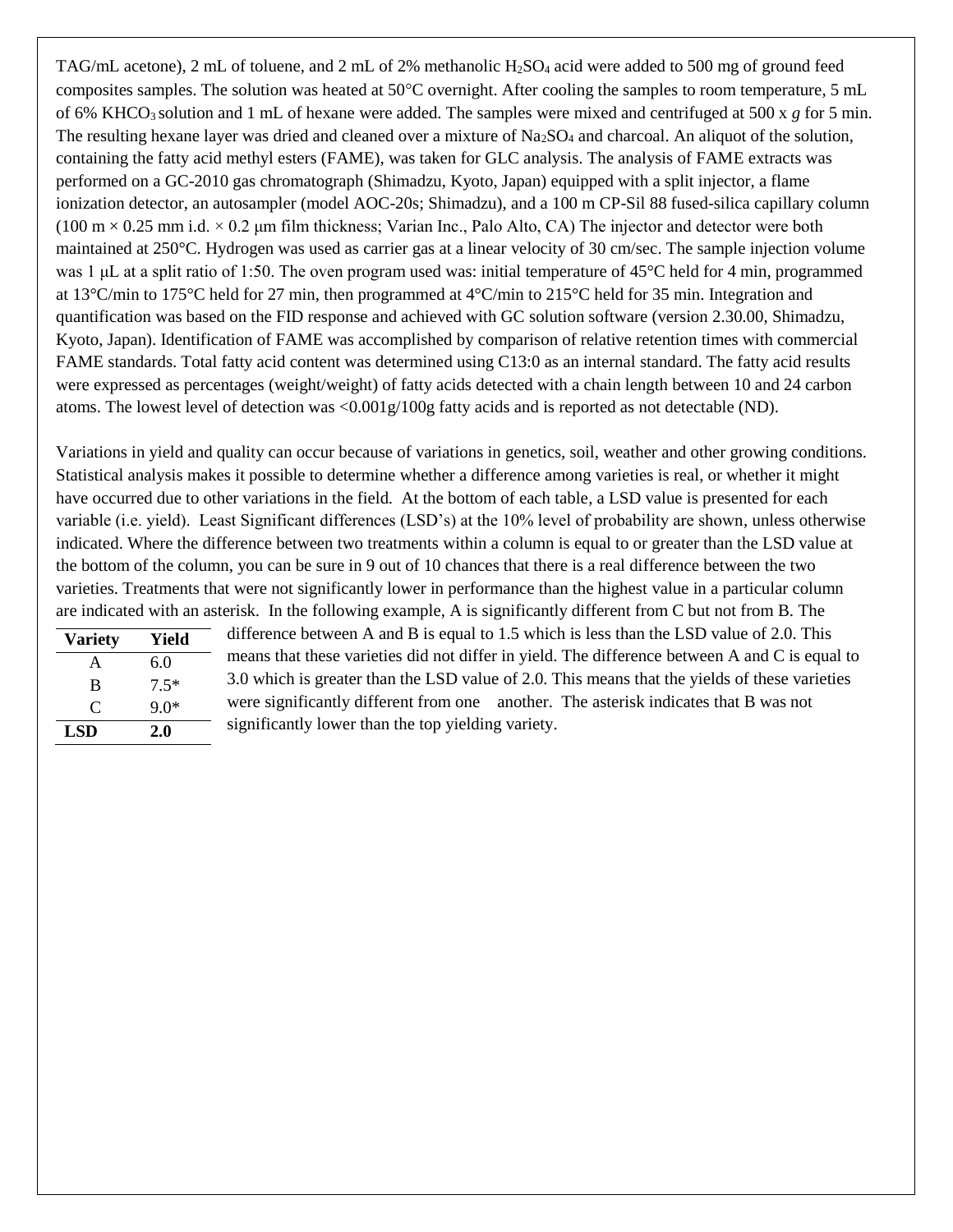# **RESULTS AND DISCUSSION**

Seasonal precipitation and temperature recorded at weather stations in close proximity to Westfield and Shelburne, VT from 2012 to 2014 are reported in Tables 4-6. In 2012, the temperature and precipitation in Westfield was close to the 30-year average. There were a total of 5530 GDD (growing degree days), 134 GDD above average. May, August and October were warmer than average in Westfield, with less rain in July and August. In Shelburne, monthly temperatures were above the 30-year average every month of the growing season. There were a total of 6488 GDD, 639 GDD above average. Warmer temperatures in Shelburne resulted in earlier harvests of  $2^{nd}$  and  $3^{rd}$  cut hay.

| Westfield*                    | Apr    | May  | Jun    | Jul    | Aug    | Sep    | Oct  |
|-------------------------------|--------|------|--------|--------|--------|--------|------|
| Average Temperature (F)       | 41.8   | 56.7 | 63.0   | 67.9   | 68.1   | 56.9   | 48.8 |
| Departure from Normal         | $-0.9$ | 1.9  | $-0.8$ | $-0.1$ | 2.0    | $-0.6$ | 4.0  |
|                               |        |      |        |        |        |        |      |
| Precipitation (inches)        | 3.2    | 3.6  | 4.0    | 3.6    | 2.8    | 6.4    | 4.2  |
| <b>Departure from Normal</b>  | 0.4    | 0.0  | 0.0    | $-0.7$ | $-1.8$ | 2.9    | 0.2  |
|                               |        |      |        |        |        |        |      |
| Growing Degree Days (base 32) | 336    | 769  | 928    | 1112   | 1119   | 747    | 519  |
| <b>Departure from Normal</b>  | 4      | 64   | $-25$  | $-4$   | 63     | -41    | 73   |
|                               |        |      |        |        |        |        |      |
|                               |        |      |        |        |        |        |      |
| Shelburne*                    | Apr    | May  | Jun    | Jul    | Aug    | Sep    | Oct  |
| Average Temperature (F)       | 46.1   | 61.6 | 67.8   | 73.0   | 72.0   | 61.9   | 52.9 |
| <b>Departure from Normal</b>  | 1.3    | 5.2  | 2.0    | 2.4    | 3.2    | 1.4    | 4.8  |
|                               |        |      |        |        |        |        |      |
| Precipitation (inches)        | 2.8    | 4.4  | 3.2    | 3.8    | 2.9    | 5.36   | 5.04 |
| <b>Departure from Normal</b>  | 0.0    | 0.9  | $-0.5$ | $-0.4$ | $-1.0$ | 1.72   | 1.44 |
|                               |        |      |        |        |        |        |      |
| Growing Degree Days (base 32) | 435    | 917  | 1072   | 1271   | 1241   | 925    | 627  |

#### **Table 4. Seasonal weather data collected near Westfield and Shelburne, VT, 2012.**

\*Data compiled from Northeast Regional Climate Center data from weather stations in Newport, VT and Burlington, VT. Historical averages for 30 years of NOAA data (1981-2010).

In 2013, the temperature and precipitation in Westfield was also close to the 30-year average. There were a total of 5243 GDDs, 112 GDDs below average. May, July, and October were warmer than average in Westfield, with substantially more rain in May, June, July and September. In Shelburne, monthly temperatures were above the 30 year average every month of the growing season except September. There were a total of 6176 GDDs, 323 GDDs above average. Warmer temperatures in Shelburne resulted in early forage harvests. In May and June, it rained about 6 inches more than normal in Westfield and 11.5 inches more than normal in Shelburne.

## **Table 5. Seasonal weather data collected near Westfield and Shelburne, VT, 2013.**

| Westfield*                    | Apr     | May  | Jun    | Jul  | Aug     | Sep    | Oct     |
|-------------------------------|---------|------|--------|------|---------|--------|---------|
| Average Temperature (F)       | 39.4    | 55.7 | 62.2   | 69.3 | 64.6    | 56.5   | 47.4    |
| Departure from Normal         | $-3.2$  | 0.9  | $-1.6$ | 1.3  | $-1.5$  | $-1.8$ | 1.0     |
|                               |         |      |        |      |         |        |         |
| Precipitation (inches)        | 2.78    | 6.53 | 7.08   | 7.29 | 2.78    | 6.79   | 2.46    |
| Departure from Normal         | $-0.03$ | 2.86 | 3.12   | 2.96 | $-1.83$ | 3.41   | $-1.64$ |
|                               |         |      |        |      |         |        |         |
| Growing Degree Days (base 32) | 221     | 736  | 906    | 156  | 1012    | 735    | 477     |
| Departure from Normal         | $-102$  | 26   | -48    | 84   | -45     | -56    | 29      |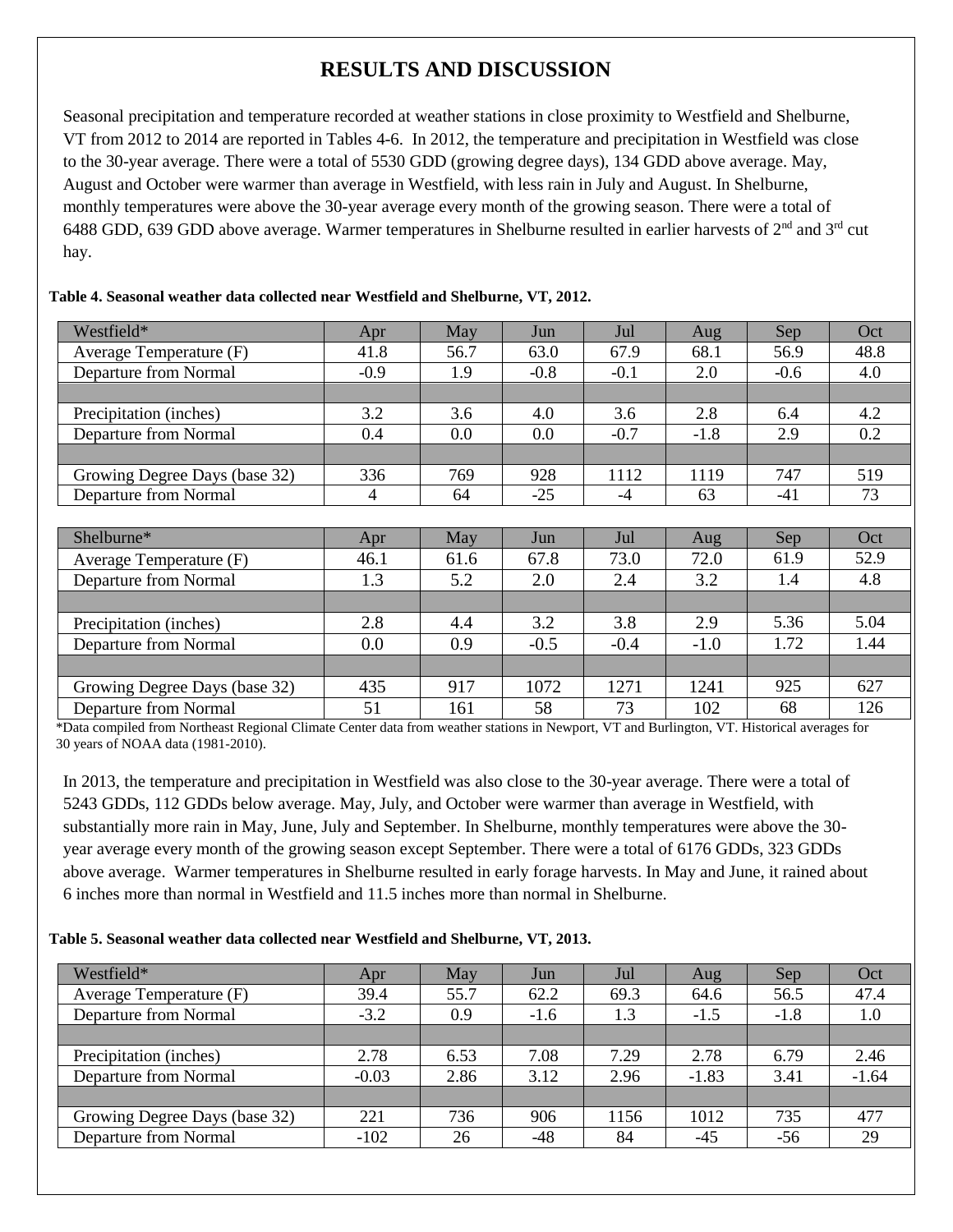| Shelburne*                    | Apr     | May  | Jun  | Jul  | Aug     | Sep    | Oct     |
|-------------------------------|---------|------|------|------|---------|--------|---------|
| Average Temperature (F)       | 44.8    | 60.7 | 66.5 | 73.8 | 69.4    | 60.2   | 51.7    |
| Departure from Normal         | 0.0     | 4.3  | 0.7  | 3.2  | 0.6     | $-0.4$ | 3.5     |
|                               |         |      |      |      |         |        |         |
| Precipitation (inches)        | 2.05    | 8.74 | 9.86 | 4.49 | 3.07    | 4.74   | 2.59    |
| Departure from Normal         | $-0.77$ | 5.29 | 6.17 | 0.34 | $-0.84$ | 1.10   | $-1.01$ |
|                               |         |      |      |      |         |        |         |
| Growing Degree Days (base 32) | 383     | 890  | 1034 | 1253 | 1161    | 846    | 609     |
| Departure from Normal         | $-1$    | 133  | 20   | 54   | 22      | -12    | 107     |

\*Data compiled from Northeast Regional Climate Center data from weather stations in Newport, VT and Burlington, VT. Historical averages for 30 years of NOAA data (1981-2010).

In 2014, the temperature in Westfield was below the 30-year average for the growing season, while precipitation was above average. There were a total of 4694 GDDs, which is 222 GDDs below the average. In Shelburne, monthly temperatures were above the 30-year average for every month of the growing season except April. There were a total of 5567 GDDs, 226 GDDs above average. Warmer temperatures in Shelburne contributed to the earlier harvests of hay. There was over 3 inches of precipitation above the 30-year normal for April through July. However, August and September were dry, almost 4 inches below than the 30-year normal.

**Table 6. Seasonal weather data collected near Westfield and Shelburne, VT, 2014.**

| Westfield*                    | Apr    | May    | Jun    | Jul    | Aug    | Sep     |
|-------------------------------|--------|--------|--------|--------|--------|---------|
| Average Temperature (F)       | 39.4   | 53.6   | 62.9   | 67.2   | 64.6   | 57.4    |
| Departure from Normal         | $-3.2$ | $-1.2$ | $-0.9$ | $-0.8$ | $-1.5$ | $-0.9$  |
|                               |        |        |        |        |        |         |
| Precipitation (inches)        | 3.04   | 5.39   | 4.45   | 5.85   | 4.83   | 2.73    |
| Departure from Normal         | 0.23   | 1.72   | 0.49   | 1.52   | 0.22   | $-0.65$ |
|                               |        |        |        |        |        |         |
| Growing Degree Days (base 32) | 222    | 670    | 927    | 1091   | 1012   | 762     |
| Departure from Normal         | $-101$ | -40    | $-27$  | 19     | $-45$  | $-28$   |
|                               |        |        |        |        |        |         |

| Shelburne*                    | Apr     | May  | Jun  | Jul  | Aug     | Sep     |
|-------------------------------|---------|------|------|------|---------|---------|
| Average Temperature (F)       | 44.6    | 58.9 | 68.2 | 71.5 | 69.0    | 62.0    |
| Departure from Normal         | $-0.20$ | 2.60 | 2.40 | 0.90 | 0.20    | 1.50    |
|                               |         |      |      |      |         |         |
| Precipitation (inches)        | 3.66    | 3.94 | 4.35 | 5.54 | 2.05    | 1.63    |
| Departure from Normal         | 0.84    | 0.49 | 0.66 | 1.38 | $-1.86$ | $-2.01$ |
|                               |         |      |      |      |         |         |
| Growing Degree Days (base 32) | 378     | 834  | 1085 | 1223 | 1145    | 902     |
| Departure from Normal         | $-5$    | 81   | 71   | 26   | 6       | 45      |

\*Data compiled from Northeast Regional Climate Center data from weather stations in Newport, VT and Burlington, VT. Historical averages for 30 years of NOAA data (1981-2010).

## *Impact of Nutrient Dense Spray on Forage Yield and Quality*

Overall, there were no significant differences in yield or quality based on the different treatments of the NDS (Table 7). This is in agreement with what we saw each year of the trial. The NDS did not increase yield, protein, or other basic forage quality parameters. It is unclear as to why the NDS treatments did not increase perennial forage performance. It could be related to initial soil fertility status of the collaborating farms. When we evaluated the data by cut, however, there were significant differences (Table 8). In general first cut of forage yielded the highest and third cut had the highest quality (crude protein, lowest fiber content, high non-fiber carbohydrates, and the highest digestible NDF). The trends observed by cut were similar to what most farms observe in perennial forages.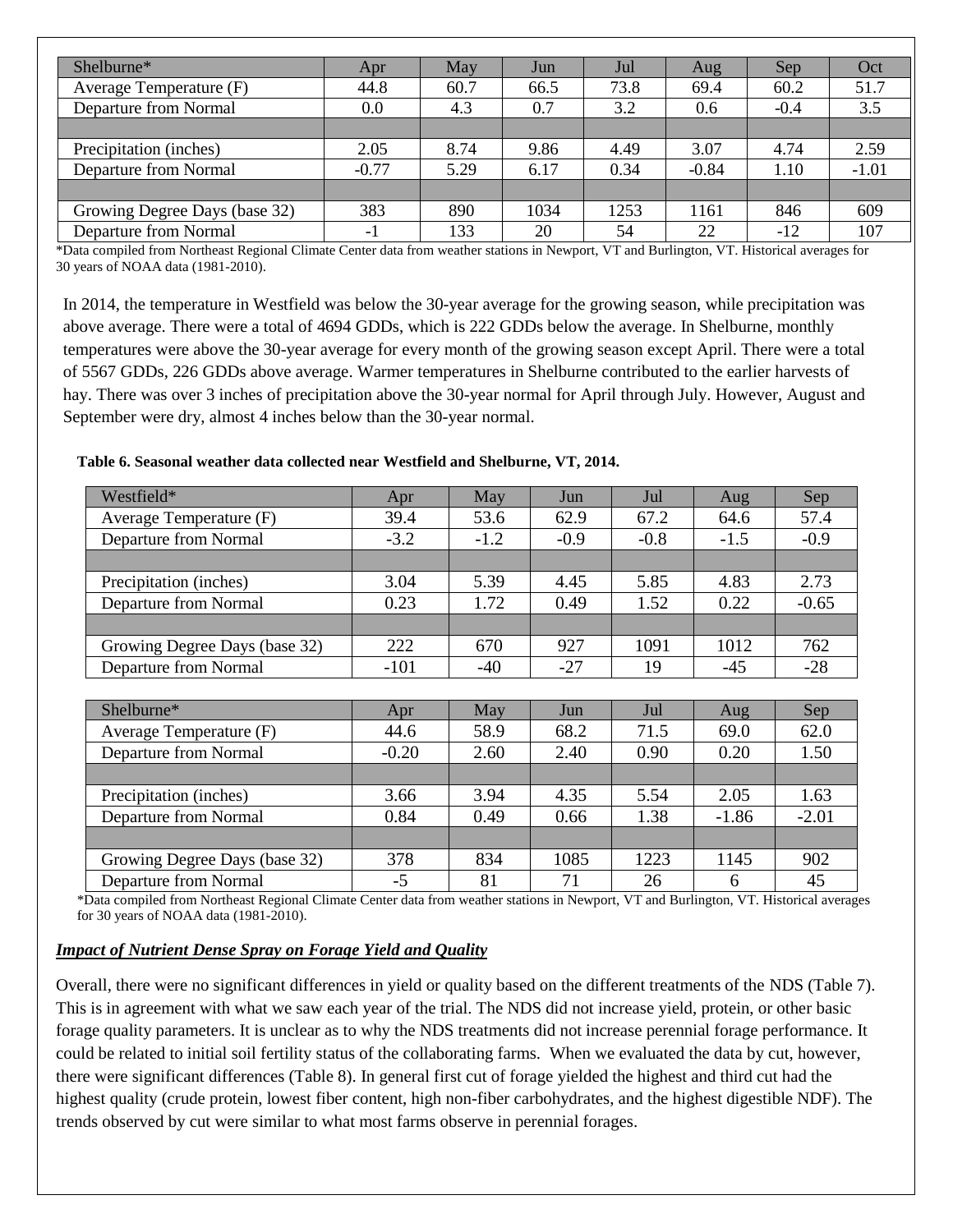| Table 7. Yield and quality of forages treated with Nutrient Dense Sprays, averaged across 3 years and 2 locations. |                        |           |                 |            |                   |            |             |  |  |
|--------------------------------------------------------------------------------------------------------------------|------------------------|-----------|-----------------|------------|-------------------|------------|-------------|--|--|
|                                                                                                                    | <b>Yield</b>           | $\bf CP$  | <b>ADF</b>      | <b>NDF</b> | <b>Starch</b>     | <b>NFC</b> | <b>NDFD</b> |  |  |
|                                                                                                                    | $lbs$ ac <sup>-1</sup> | $\%$      | $\%$            | $\%$       | $\%$              | $\%$       | % of NDF    |  |  |
| All                                                                                                                | 1865                   | 17.4      | 29.8            | 53.8       | 2.0               | 24.7       | 48.9        |  |  |
| Control                                                                                                            | 1965                   | 17.5      | 29.5            | 53.2       | 2.1               | 25.2       | 48.9        |  |  |
| MicroPak                                                                                                           | 1914                   | 17.3      | 29.7            | 53.8       | 2.0               | 24.9       | 48.6        |  |  |
| Phosphorus                                                                                                         | 1888                   | 17.3      | 29.5            | 53.6       | 2.0               | 25.2       | 49.0        |  |  |
| PhotoMag                                                                                                           | 1975                   | 17.6      | 29.6            | 53.3       | 2.0               | 25.2       | 49.0        |  |  |
| Potassium                                                                                                          | 1882                   | 17.4      | 29.8            | 53.8       | 1.9               | 25.0       | 48.9        |  |  |
| Rejuvenate                                                                                                         | 1968                   | 17.4      | 29.7            | 54.1       | 1.9               | 24.6       | 49.1        |  |  |
| Trial Mean                                                                                                         | 1849                   | 21.07.5   | 17.59.5299552.4 | 52.542847  | 48.72.12.12.125.9 | 2299       | 48.7        |  |  |
| Tukey-Kramer $(p< 0.10)$                                                                                           | <b>NS</b>              | <b>NS</b> | <b>NS</b>       | NS         | NS                | <b>NS</b>  | <b>NS</b>   |  |  |

NS – Not Significant, none of the variables were significantly different from one another.

#### **Table 8. Yield and quality of forages treated with Nutrient Dense Spray by cut.**

|            | Yield                         | $\bf CP$ | <b>ADF</b> | <b>NDF</b>     | <b>Starch</b> | <b>NFC</b> | <b>NDFD</b> |      |
|------------|-------------------------------|----------|------------|----------------|---------------|------------|-------------|------|
|            | $\text{lbs}$ ac <sup>-1</sup> | $\%$     | $\%$       | $\%$           | $\%$          | $\%$       | % of NDF    |      |
| $1st$ cut  | 2689*                         | 15.9     | 30.6       | 58.3           | 1.8           | 24.4       | 45.8        |      |
| $2nd$ cut  | 1617                          | 17 5     | 29.7       | 52.1           | $2.3*$        | $25.4*$    | 48.5        |      |
| $3rd$ cut  | 1461                          | 18.8*    | $28.6*$    | $50.6*$        | 1.9           | $25.1*$    | $52.4*$     |      |
| Trial Mean | 1849                          | 27.50    | 2P.S       | <u> 599451</u> | 48.H          | 228197     | 2349.7      | 25.9 |
| TK p<0.10  | ***                           | ***      | ***        | ***            | ***           | ***        | ***         |      |

\*Variables with an asterisk indicate that it was not significantly different than the top performer in column (in **bold**).

\*\*\* Parameter was significant with a Tukey-Kramer level of significance less than 0.10.

By separating the data across site-years, we can see many differences in yield and quality (Table 9). Yields were highest at Shelburne Farms in 2012 and 2013. Crude protein levels were highest at Butterworks Farm in 2013. The ADF content was lowest at Butterworks Farm in 2013 and 2014, while NDF was lowest at Butterworks Farm in 2012—which was also the highest starch level. Non-fiber carbohydrate levels were highest at Butterworks in 2014 and digestible NDF was highest at Shelburne Farms in 2012. These differences are outlined more in the yearly reports included in the appendix.

#### **Table 9. Yield and quality of forages treated with Nutrient Dense Sprays, reported by site-year.**

|             | <b>Yield</b>           | $\bf CP$ | ADF     | <b>NDF</b> | <b>Starch</b> | <b>NFC</b> | <b>NDFD</b> |      |
|-------------|------------------------|----------|---------|------------|---------------|------------|-------------|------|
|             | $lbs$ ac <sup>-1</sup> | $\%$     | $\%$    | $\%$       | $\%$          | %          | % of NDF    |      |
| 2012BW      | 2058                   | 18.4     | 29.4    | $45.8*$    | $3.4*$        |            | 44.9        |      |
| 2012SF      | 2298*                  | 16.9     | 32.1    | 54.4       | 2.3           |            | $61.3*$     |      |
| 2013BW      | 1800                   | $20.5*$  | $26.7*$ | 53.3       | 1.8           | 26.7       | 37.9        |      |
| 2013SF      | 2231*                  | 14.6     | 31.1    | 65.7       | 0.7           | 20.5       | 41.3        |      |
| 2014BW      | 1253                   | 18.2     | $27.5*$ | $46.8*$    | 2.6           | $29.4*$    | 57.2        |      |
| 2014SF      | 1894                   | 15.9     | 31.1    | 56.0       | 1.2           | 23.3       | 50.8        |      |
| Trial Mean  | 1849                   | 127150   | 29.9.5  | 52522945   | 2.48.7        | 25398.7    | 425.79      | 25.9 |
| TK p < 0.10 | ***                    | ***      | ***     | ***        | ***           | ***        | ***         |      |

\*Variables with an asterisk indicate that it was not significantly different than the top performer in column (in **bold**). \*\*\* Parameter was significant with a Tukey-Kramer level of significance less than 0.10.

# *Impact of Nutrient Dense Sprays on Fatty Acid Concentrations*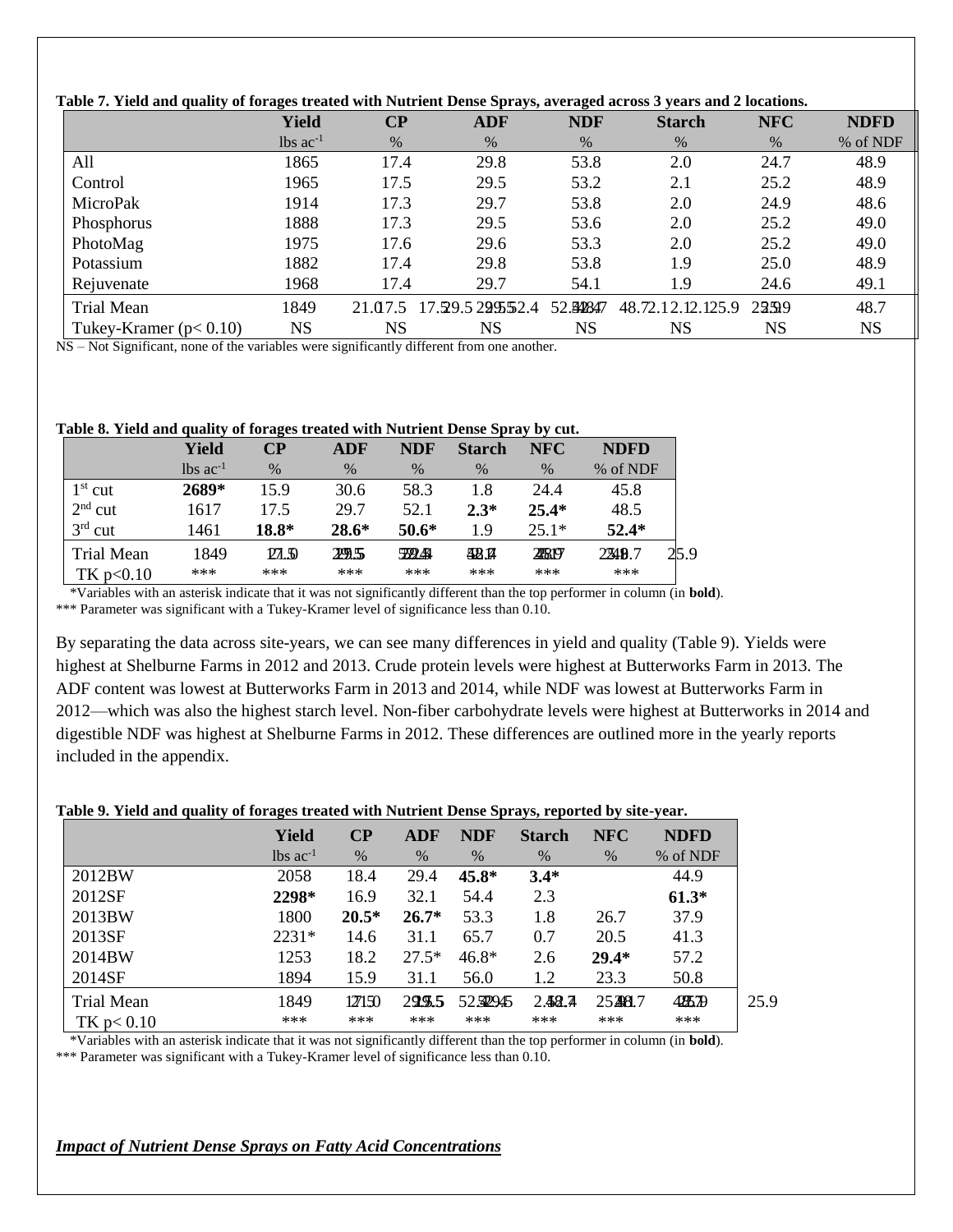We analyzed over 542 forage samples to determine the fatty acid profile and concentration for this study. Overall, there were no interactions of the treatments by cut, and only two interactions of the treatments by environment (for concentration of mono-unsaturated fatty acids (MUFA) (Figure 1) and saturated fatty acids (Figure 2). Interestingly the forage FA concentrations parameters showed little response NDS treatments with the exception of BF 2012 where the All, Potassium, Rejuvenate, and PhotoMag treatments increased MUFA and SFA concentrations significantly. It is unclear why the NDS treatments resulted in a positive response in this year only and why the levels were so much higher compared to other site-years. In 2012, below average precipitation and above average temperatures may have been a contributor to this response. Since only two interactions were observed in the analysis, the data was analyzed across site-years.

There were no significant differences in forage fatty acids (FA) based on the NDS treatments (Table 10). Only the concentration of saturated fatty acids (SFA) and MUFAs were significantly different by treatment; however these dependent variables also had a treatment by environment effect. The level of Omega-3 FAs did not differ among treatments. Overall, we were surprised to not see an effect from the NDS treatments. Potentially, the reasons could be that the sites chosen for this study were already sufficiently high in nutrients and therefore additional applications did not make a difference, or perhaps, the NDS washed off the foliage before they were able to be taken up by the plant, or the NDS did not provide sufficient nutrients to make a difference in yield, quality, or fatty acid content.

|                | All  | Control | MicroPak | Phosphorus | PhotoMag | Potassium | Rejuvenate | Trial mean | TK $p<0.10$ |
|----------------|------|---------|----------|------------|----------|-----------|------------|------------|-------------|
| Profile C16    | 21.1 | 20.9    | 20.5     | 20.9       | 21.1     | 21.0      | 20.8       | 20.9       | <b>NS</b>   |
| Conc C 16      | 4.1  | 4.3     | 4.1      | 4.1        | 4.1      | 4.2       | 4.1        | 4.1        | <b>NS</b>   |
| Profile C 18:2 | 19.3 | 19.9    | 19.9     | 19.2       | 19.2     | 19.0      | 19.5       | 19.4       | <b>NS</b>   |
| Conc C 18:2    | 3.9  | 4.3     | 4.1      | 3.9        | 4.0      | 4.0       | 4.1        | 4.1        | <b>NS</b>   |
| Profile C 18:3 | 44.2 | 44.1    | 44.2     | 44.9       | 44.5     | 44.9      | 44.6       | 44.5       | <b>NS</b>   |
| Conc C 18:3    | 9.1  | 9.5     | 9.2      | 9.3        | 9.3      | 9.6       | 9.4        | 9.3        | <b>NS</b>   |
| Profile SFA    | 29.1 | 28.7    | 28.4     | 28.8       | 29.0     | 28.9      | 28.6       | 28.8       | <b>NS</b>   |
| Conc SFA       | 5.8  | 5.9     | 5.6      | 5.6        | 5.9      | 6.1       | 5.8        | 5.8        | ***         |
| Profile MUFA   | 4.1  | 4.0     | 4.2      | 4.0        | 4.0      | 4.0       | 4.1        | 4.1        | <b>NS</b>   |
| Conc MUFA      | 1.0  | 0.9     | 0.9      | 0.8        | 1.0      | 1.2       | 1.0        | 1.0        | ***         |
| Profile PUFA   | 63.7 | 64.2    | 64.3     | 64.3       | 63.9     | 64.0      | 64.2       | 64.1       | <b>NS</b>   |
| Conc PUFA      | 12.9 | 13.7    | 13.2     | 13.1       | 13.0     | 13.3      | 13.2       | 13.2       | <b>NS</b>   |
| Profile O-3    | 44.3 | 44.1    | 44.2     | 45.0       | 44.6     | 45.0      | 44.7       | 44.5       | <b>NS</b>   |
| Conc O-3       | 9.0  | 9.5     | 9.2      | 9.3        | 9.1      | 9.5       | 9.3        | 9.3        | <b>NS</b>   |
| Profile O-6    | 19.4 | 20.0    | 20.0     | 19.3       | 19.3     | 19.1      | 19.6       | 19.5       | <b>NS</b>   |
| Conc $O-6$     | 4.0  | 4.3     | 4.2      | 4.0        | 4.0      | 4.0       | 4.1        | 4.1        | <b>NS</b>   |
| Conc Total FA  | 19.6 | 20.6    | 19.9     | 19.7       | 19.8     | 20.3      | 20.0       | 20.0       | $_{\rm NS}$ |
| Ratio O-6:O-3  | 0.5  | 0.5     | 0.5      | 0.5        | 0.5      | 0.5       | 0.5        | 0.5        | <b>NS</b>   |

**Table 10. Fatty acid profile (%) and concentration (mg/g) of Nutrient Dense Sprays on forages.** 

NS – Not Significant, none of the variables were significantly different from one another.

\*\*\* Parameter was significant with a Tukey-Kramer level of significance less than 0.10.

There were many differences in fatty acid content of the forages by cut (Table 11). Overall, second and third cut had the highest SFAs and poly-unsaturated fatty acids (PUFA), while first cut had the highest level of MUFAs. Second and third cut had higher levels of Omega-3 FAs. However, the total concentration of FAs was not significantly different by cut. Essentially it appeared as though the harvest (cut) had a much stronger impact on FAs than the NDS treatments. Second and third cuts of perennial forage were likely much leafier and potentially fewer mature seed heads compared to the 1<sup>st</sup> cutting. These factors would have contributed to higher levels of Omega-3 concentrations.

| Table 11. Fatty acid profile (%) and concentration (mg/g) of cuts of forage. |                  |           |           |                   |          |  |  |  |  |
|------------------------------------------------------------------------------|------------------|-----------|-----------|-------------------|----------|--|--|--|--|
|                                                                              | $1^{\rm st}$ cut | $2nd$ cut | $3rd$ cut | <b>Trial mean</b> | TKp<0.10 |  |  |  |  |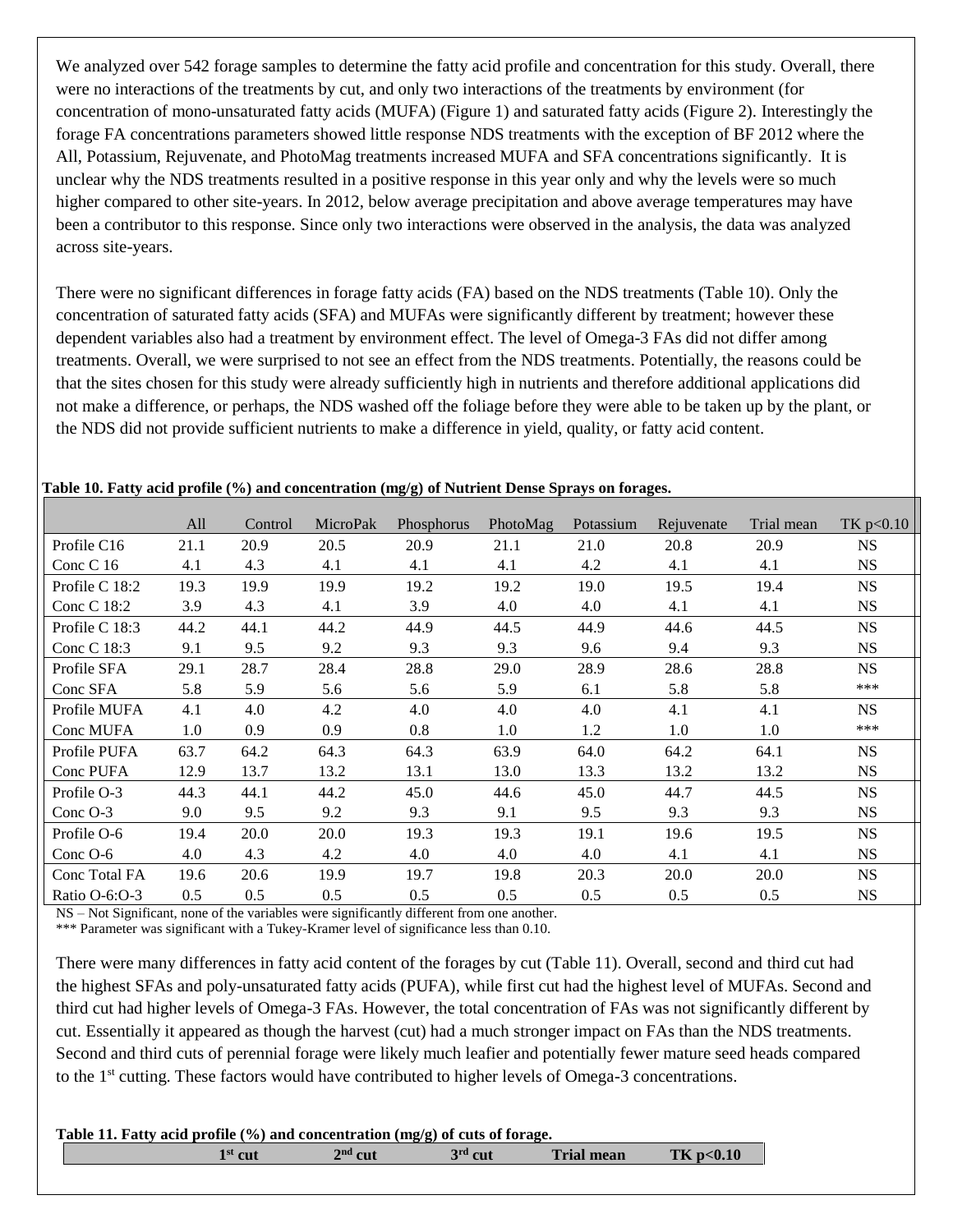| Profile C16    | 19.4 | 21.0    | 21.8    | 20.9 | *** |
|----------------|------|---------|---------|------|-----|
| Conc C $16$    | 3.8  | 4.1     | 4,4     | 4.1  | *** |
| Profile C 18:2 | 27.0 | 16.6    | 17.0    | 19.4 | *** |
| Conc C 18:2    | 5.6  | 3.4     | 3.6     | 4.1  | *** |
| Profile C 18:3 | 35.6 | 48.0*   | $47.2*$ | 44.5 | *** |
| Conc C 18:3    | 7.2  | 10.2    | 10.0    | 9.3  | *** |
| Profile SFA    | 27.4 | 28.7    | 29.8    | 28.8 | *** |
| Conc SFA       | 5.3  | $6.0*$  | $6.0*$  | 5.8  | *** |
| Profile MUFA   | 6.7  | 3.2     | 3.1     | 4.1  | *** |
| Conc MUFA      | 1.4  | 1.0     | 0.6     | 1.0  | *** |
| Profile PUFA   | 62.7 | $64.8*$ | $64.3*$ | 64.1 | *** |
| Conc PUFA      | 12.8 | $13.3*$ | $13.4*$ | 13.2 | *** |
| Profile O-3    | 35.6 | $48.1*$ | $47.2*$ | 44.5 | *** |
| Conc $O-3$     | 7.2  | $10.0*$ | $10.0*$ | 9.3  | *** |
| Profile O-6    | 27.1 | 16.7    | 17.1    | 19.5 | *** |
| Conc $O-6$     | 5.6  | 3.5     | 3.6     | 4.1  | *** |
| Conc Total FA  | 19.6 | 20.0    | 20.3    | 20.0 | NS  |
| Ratio O-6:O-3  | 0.8  | $0.4*$  | $0.4*$  | 0.5  | *** |

\*Variables with an asterisk indicate that it was not significantly different than the top performer in column (in **bold**).

NS – Not Significant, none of the variables were significantly different from one another.

\*\*\* Parameter was significant with a Tukey-Kramer level of significance less than 0.10.

There were many significant differences in fatty acid content of forage by site-year (Table 12). Butterworks Farm in 2013 had the highest Omega-3 profile, while 2014 at Butterworks Farm had the highest concentration of Omega-3 FAs. The total concentration of FAs was highest at Butterworks Farm in 2014. Overall Omega-3 FAs were highest at the Butterwork Farm location. Overall, all Butterworks had the highest levels of FAs in their forages and this may be related to the farms long term commitment to soil organic matter building and soil fertility. The baseline soil analysis for this field indicated organic matter levels over 6% and has had yearly applications of compost and manure. The farm also regularly applies micronutrients, potassium, and gypsum if needed.

|  | Table 12. Fatty acid profile (%) and concentration (mg/g) of cuts of forage from each site-year of the trial. |  |  |
|--|---------------------------------------------------------------------------------------------------------------|--|--|
|  |                                                                                                               |  |  |
|  |                                                                                                               |  |  |
|  |                                                                                                               |  |  |

|                 | <b>BW 2012</b> | <b>SF 2012</b> | <b>BW 2013</b> | <b>SF 2013</b> | <b>BW 2014</b> | <b>SF 2014</b> | <b>Trial mean</b> | TK p<0.10 |
|-----------------|----------------|----------------|----------------|----------------|----------------|----------------|-------------------|-----------|
| Profile C16     | 20.8           | 23.8           | 19.6           | 24.0           | 17.0           | 21.5           | 20.9              | ***       |
| Conc $C$ 16     | $5.1*$         | 4.0            | 4.1            | 3.3            | $4.8*$         | 3.9            | 4.1               | ***       |
| Profile C 18:2  | 18.9           | 16.7           | 20.7           | 20.0           | 20.6           | 18.3           | 19.4              | ***       |
| Conc C 18:2     | $4.7*$         | 2.8            | 4.4            | 2.8            | $5.9*$         | 3.4            | 4.1               | ***       |
| Profile C 18:3  | 48.6           | 47.1           | 47.4           | 42.5           | 45.2           | 39.0           | 44.5              | ***       |
| Conc C 18:3     | 12.2           | 8.1            | 10.2           | 6.0            | 13.1           | 7.2            | 9.3               | ***       |
| Profile SFA     | 28.8           | $32.7*$        | 27.2           | $32.9*$        | 22.8           | 30.2           | 28.8              | ***       |
| Conc SFA        | 8.2            | 5.4            | 5.6            | 4.5            | 6.5            | 5.4            | 5.8               | ***       |
| Profile MUFA    | 3.6            | 3.3            | $4.5*$         | 4.1            | $4.3*$         | 4.1            | 4.1               | ***       |
| Conc MUFA       | 2.1            | 0.6            | 0.9            | 0.6            | 1.2            | 0.8            | 1.0               | ***       |
| Profile PUFA    | $67.8*$        | 64.1           | 68.2*          | 62.6           | 66.0           | 57.4           | 64.1              | ***       |
| Conc PUFA       | 15.5           | 10.3           | 14.6           | 8.8            | <b>19.0</b>    | 10.6           | 13.2              | ***       |
| Profile O-3     | 48.7           | 47.1           | 47.4           | 42.5           | 45.3           | 39.0           | 44.5              | ***       |
| Conc $O-3$      | 11.4           | 8.1            | 10.2           | 6.0            | 13.1           | 7.2            | 9.3               | ***       |
| Profile O-6     | 19.0           | 16.9           | 20.8           | 20.1           | 20.7           | 18.4           | 19.5              | ***       |
| Conc O-6        | $4.8*$         | 2.9            | 4.4            | 2.8            | $5.9*$         | 3.4            | 4.1               | ***       |
| Conc Total FA   | 24.9           | 17.0           | 21.2           | 14.0           | 26.8           | 16.8           | 20.0              | ***       |
| Ratio $O-6:O-3$ | $0.4*$         | $0.4*$         | 0.5            | 0.5            | 0.5            | 0.5            | 0.5               | ***       |

\*Variables with an asterisk indicate that it was not significantly different than the top performer in column (in **bold**).

\*\*\* Parameter was significant with a Tukey-Kramer level of significance less than 0.10.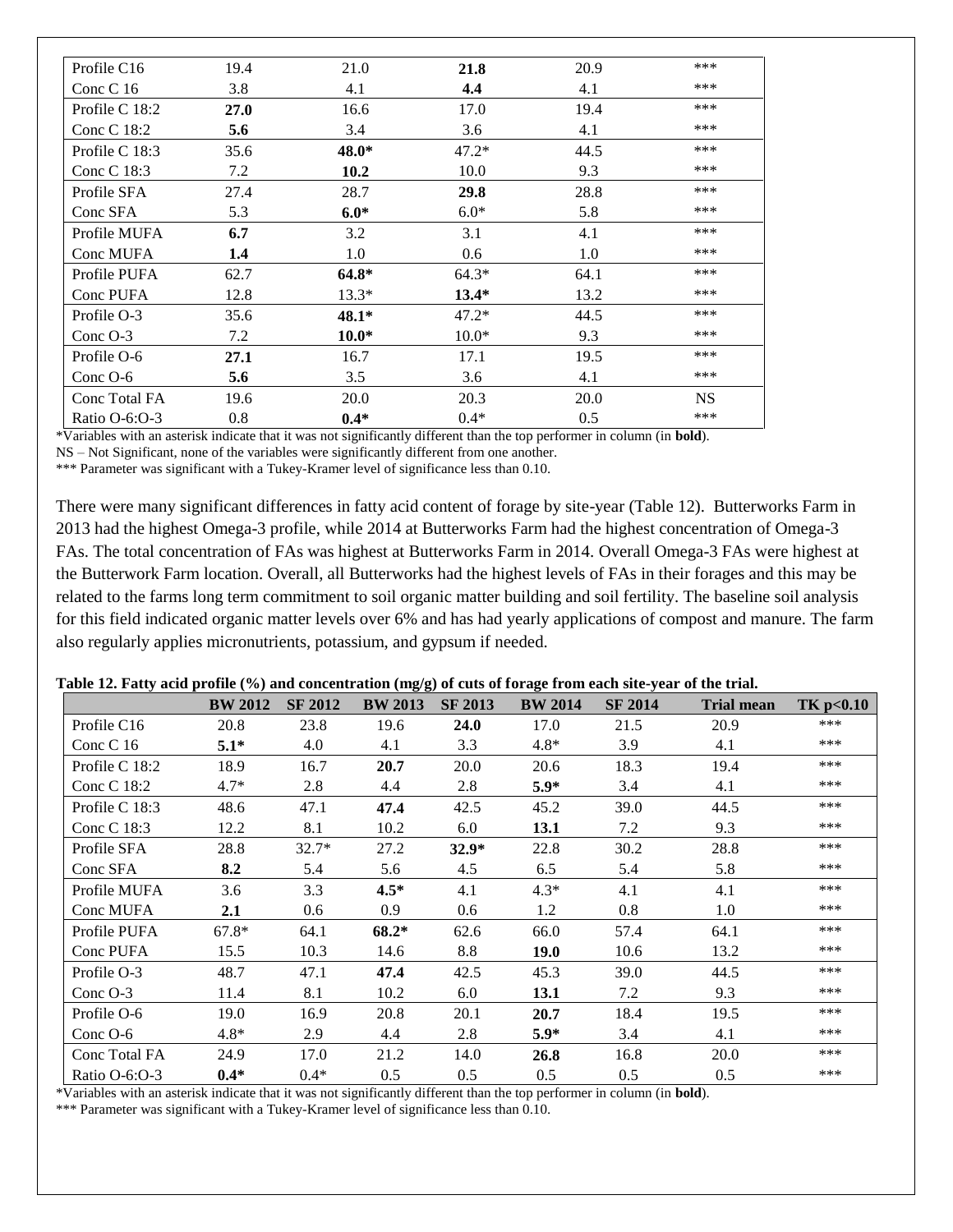

**Figure 1. Concentration of MUFAs by site-year and NDS treatment.** 



**Figure 2. Concentration of SFAs by site-year and Nutrient Dense Spray treatment.** 

*Impact of Nutrient Dense Sprays on Micronutrient Concentrations of Forages*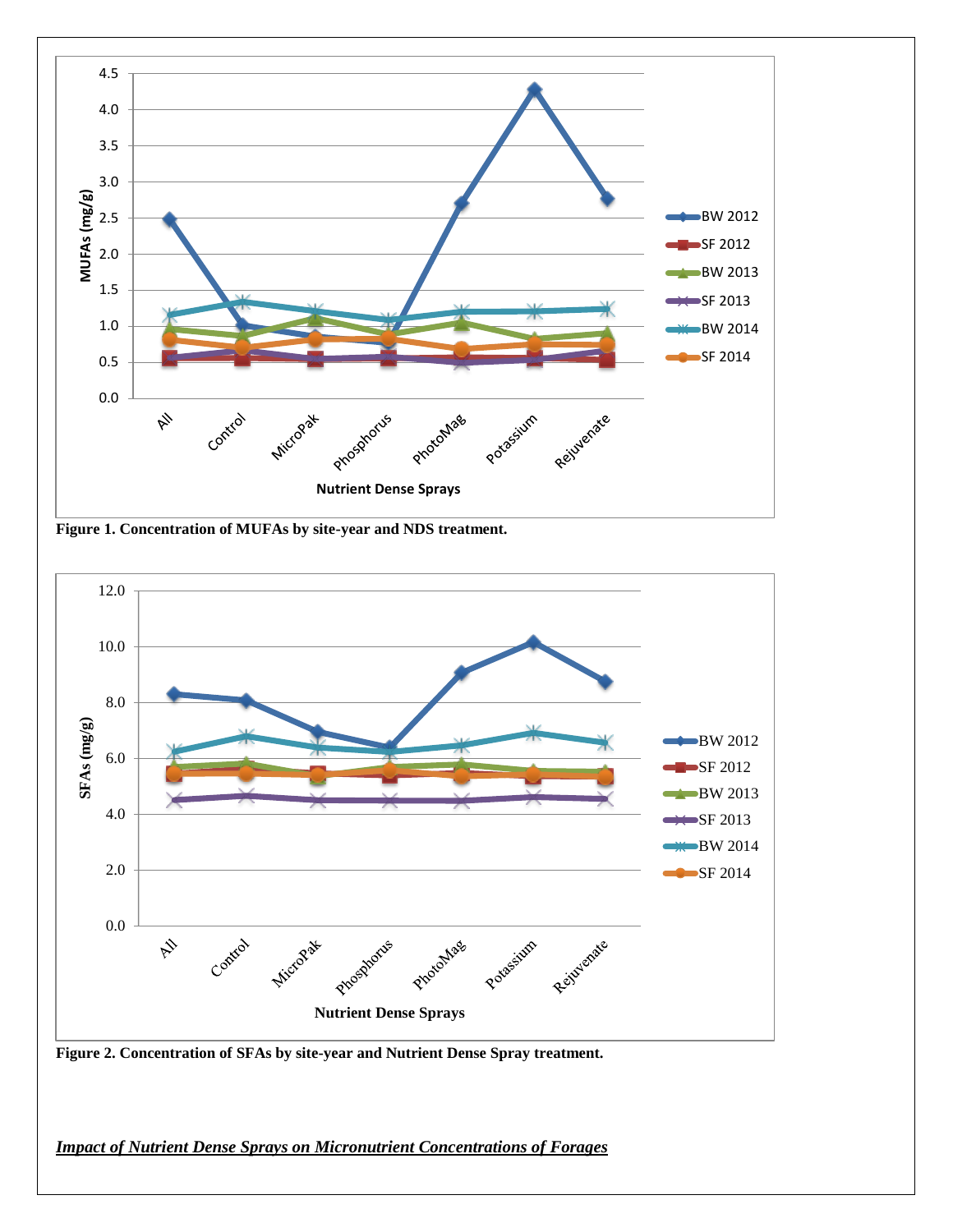Because the NDS regime did not have a significant effect on yield or quality in the first years of the study, we sent samples to Cumberland Valley Analytical Services for wet chemistry analysis of minerals. Wet chemistry is considered more accurate for detecting small differences in samples. There were no significant differences of the micronutrient levels of the 2012 forages at Butterworks Farm (Table 13). At Shelburne Farms, there were some differences detected. Interestingly, the 'All' treatment had lower Phosphorus concentrations than the Control (Table 14). More in line with what may be expected, 'All' had higher levels of Sodium and Manganese than the Control. If funds were available it would have been good to evaluate mineral content during all years of the project. It is likely that minerals would have increased over time due to repeat applications of the NDS treatments.

| <b>Treatment</b> | Ash  | Calcium | <b>Phosphorus</b> | <b>Magnesium</b> | <b>Potassium</b> | Sodium | Iron  | <b>Manganese</b> | Zinc | Copper |
|------------------|------|---------|-------------------|------------------|------------------|--------|-------|------------------|------|--------|
|                  |      | $\%$    | %                 |                  | $\frac{0}{0}$    | $\%$   | Ppm   | ppm              | ppm  | ppm    |
| All              |      |         | 0.55              | 0.4              | 2.7              | 0.02   | 132.3 | 44.8             | 44.0 | 15.3   |
| Control          | 10.0 | l.4     | 0.61              | 0.4              | 2.7              | 0.02   | 92.5  | 40.5             | 41.8 | 15.0   |
| Trial Mean       | 9.9  |         | 0.58              | 0.4              |                  | 0.02   | 112.4 | 42.6             | 42.9 | 15.1   |
| LSD(p<0.1)       | NS   | NS      | NS                | NS               | NS               | NS     | NS    | <b>NS</b>        | NS   | NS     |

#### **Table 13. Micronutrient content of forages at Butterworks Farm, VT.**

NS – Not Significant, none of the variables were significantly different from one another.

#### **Table 14 . Micronutrient content of forages at Shelburne Farms, VT.**

| <b>Treatment</b> | Ash  | Calcium | <b>Phosphorus</b> | <b>Magnesium</b> | <b>Potassium</b> | Sodium | Iron  | <b>Manganese</b> | Zinc | Copper    |
|------------------|------|---------|-------------------|------------------|------------------|--------|-------|------------------|------|-----------|
|                  | $\%$ | %       | $\%$              |                  |                  | %      | Ppm   | ppm              | ppm  | ppm       |
| All              | 10.3 |         | 0.45              | 0.3              | 2.8              | 0.032  | 186.6 | 100.1            | 33.6 | 12.9      |
| Control          | 10.5 |         | 0.49              | 0.3              | 3.0              | 0.018  | 148.4 | 85.4             | 31.0 | 13.1      |
| Trial Mean       | 10.4 |         | 0.47              | 0.3              | 2.9              | 0.025  | 166.2 | 92.3             | 32.2 | 13.0      |
| LSD(p<0.1)       | NS   | NS      | 0.039             | NS               | NS               | 0.008  | NS    | 8.56             | NS   | <b>NS</b> |

NS – Not Significant, none of the variables were significantly different from one another.

## *Big Strip Plot Results*

Because we did not see significant differences in yield or quality of the forages treated with the NDS in 2012 or 2013, we wanted to rule out that there was any contamination of treatments in the small plots (which had 3-5' alleys). Therefore, in 2014 we established large plots 11' x 55' at least 20' away from other treated areas. At Butterworks Farm, there was no significant difference in yield or quality for first or second cut (Table 15). The third cut results generally showed the opposite of what we would expect. The 'All' treatment had lower CP, higher ADF and NDF fiber content, lower Non-Fiber Content (NFC), and higher digestible NDF (NDFD). Lack of response again may be associated with the already fertile soils.

There were more differences detected at Shelburne Farms (Table 16). The Nutrient Dense Spray 'All' treatment yielded 500 lbs acre<sup>-1</sup> more than the Control for first cut, 230 lbs acre<sup>-1</sup>, and 792 lbs acre<sup>-1</sup> more than the control for 2<sup>nd</sup> and  $3<sup>rd</sup>$  cut, respectively, for a total of 1522 lbs acre<sup>-1</sup> increase in yield from the NDS. The quality results, however, were not what we would expect. For first cut, the 'All' treatment had lower starch, higher ADF and NDF, lower NFC and higher digestible NDF. Second cut 'All' had higher CP, starch, lower ADF and NDF, and higher digestible NDF. Third cut 'All' had lower CP, lower ADF, higher NDF and lower NFC. Future research should likely allow for larger plots sizes to evaluate this yield response and lack of quality response.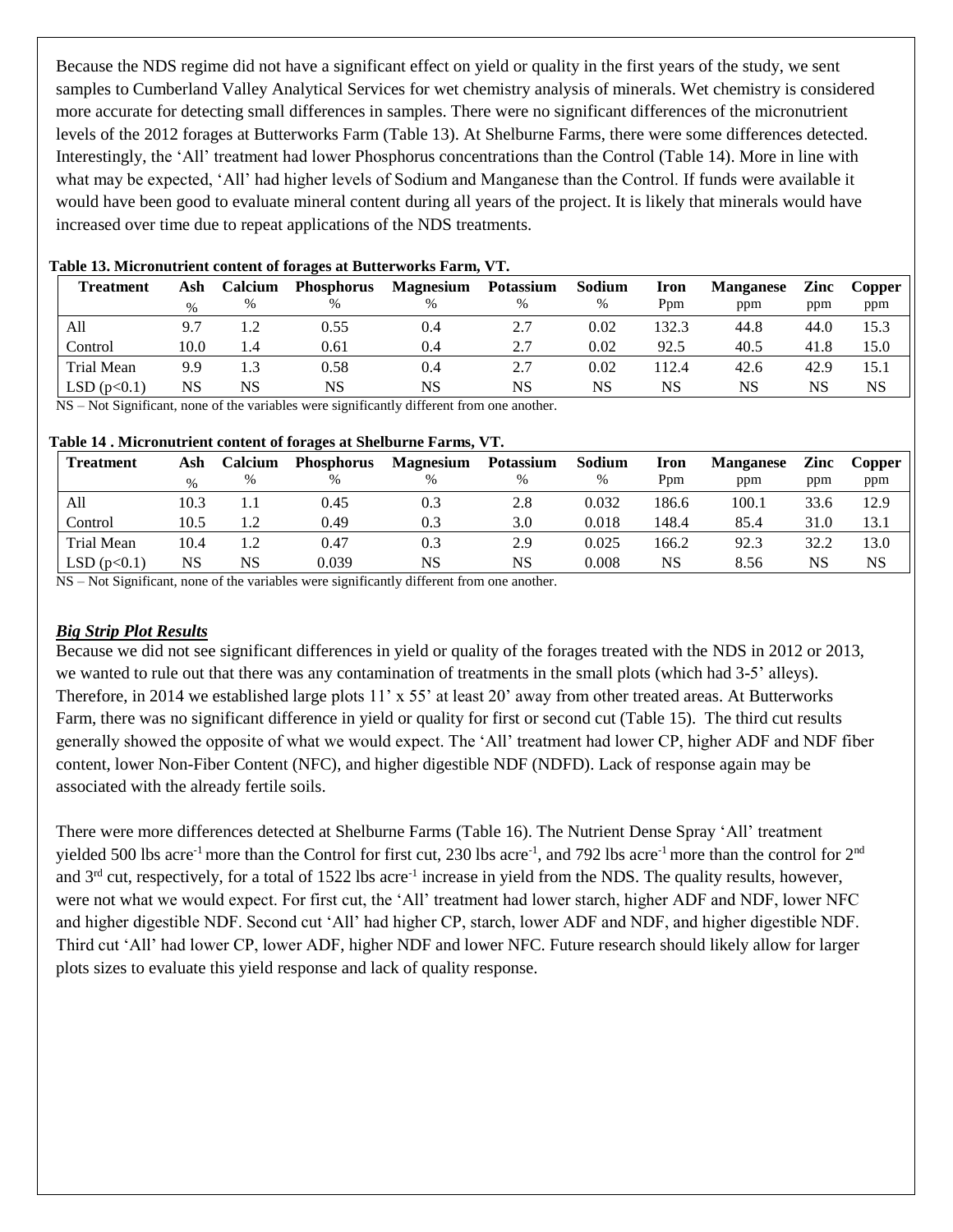#### **Table 15. Hay yield and quality of large strip plots, Westfield, VT, 2014.**

| <b>Treatment</b>            | <b>DM</b> yield  | $\bf CP$  | <b>Starch</b> | <b>ADF</b> | <b>NDF</b> | <b>NFC</b> | <b>NDFD</b> |
|-----------------------------|------------------|-----------|---------------|------------|------------|------------|-------------|
|                             | $lbs. acre^{-1}$ | $\%$      | $\%$          | %          | $\%$       | $\%$       | %           |
| $1st$ cut All               | 2187             | 16.4      | 1.9           | 30.3       | 52.3       | 26.6       | 56.2        |
| 1 <sup>st</sup> cut Control | 2083             | 16.5      | 2.1           | 29.8       | 51.1       | 27.7       | 55.6        |
| Trial mean                  | 2135             | 16.4      | 2.0           | 30.0       | 51.7       | 27.1       | 55.9        |
| LSD(p<0.10)                 | <b>NS</b>        | <b>NS</b> | <b>NS</b>     | <b>NS</b>  | <b>NS</b>  | <b>NS</b>  | <b>NS</b>   |
| $2nd$ cut All               | 324              | 19.6      | 3.1           | 25.3       | 42.5       | 31.2       | 61.9        |
| $2nd$ cut Control           | 491              | 17.6      | 3.0           | 27.2       | 44.9       | 31.2       | 60.9        |
| Trial mean                  | 408              | 18.6      | 3.1           | 26.3       | 43.7       | 31.2       | 61.4        |
| LSD(p<0.10)                 | <b>NS</b>        | <b>NS</b> | <b>NS</b>     | <b>NS</b>  | <b>NS</b>  | <b>NS</b>  | <b>NS</b>   |
| 3rd cut All                 | 1582             | 16.2      | 1.9           | 29.6       | 52.4       | 25.9       | 60.2        |
| 3 <sup>rd</sup> cut Control | 1126             | 20.3      | 1.9           | 25.7       | 42.5       | 30.5       | 54.7        |
| Trial mean                  | 1354             | 18.2      | 1.9           | 27.7       | 47.4       | 28.2       | 57.4        |
| LSD(p<0.10)                 | <b>NS</b>        | 2.79      | <b>NS</b>     | 1.87       | 5.33       | 2.03       | 2.06        |

NS – Not Significant, none of the variables were significantly different from one another.

**Table 16. Hay yield and quality of large strip plots, Shelburne, VT, 2014.**

| <b>Treatment</b>            | <b>DM</b> yield  | CP        | <b>Starch</b> | <b>ADF</b> | <b>NDF</b> | <b>NFC</b> | <b>NDFD</b> |
|-----------------------------|------------------|-----------|---------------|------------|------------|------------|-------------|
|                             | $lbs. acre^{-1}$ | $\%$      | $\%$          | $\%$       | $\%$       | $\%$       | $\%$        |
| $1st$ cut All               | 2779             | 13.1      | 0.6           | 31.3       | 65.8       | 20.6       | 41.7        |
| 1 <sup>st</sup> cut Control | 2279             | 13.7      | 1.4           | 30.2       | 61.0       | 24.1       | 37.2        |
| <b>Trial Mean</b>           | 2529             | 13.4      | 1.0           | 30.7       | 63.4       | 22.4       | 39.5        |
| LSD(p<0.10)                 | 357              | <b>NS</b> | 0.39          | 1.11       | 3.94       | 2.39       | 3.47        |
| $2nd$ cut All               | 1788             | 18.4      | 1.4           | 31.4       | 50.8       | 22.7       | 57.7        |
| $2nd$ cut Control           | 1558             | 17.3      | 1.3           | 34.1       | 53.2       | 23.0       | 56.0        |
| <b>Trial Mean</b>           | 1673             | 17.8      | 1.3           | 32.8       | 52.0       | 22.9       | 56.8        |
| LSD(p<0.10)                 | $\Omega$         | 0.97      | 0.48          | 1.59       | 2.11       | <b>NS</b>  | 1.52        |
| 3rd cut All                 | 1843             | 16.1      | 0.1           | 32.7       | 57.1       | 20.0       | 54.5        |
| 3 <sup>rd</sup> cut Control | 1051             | 19.7      | $-0.3$        | 33.7       | 51.9       | 22.3       | 52.5        |
| <b>Trial Mean</b>           | 1447             | 17.9      | $-0.1$        | 33.2       | 54.5       | 21.2       | 53.5        |
| LSD(p<0.10)                 | $\theta$         | 1.11      | 0.198         | 0.84       | 2.63       | 1.54       | <b>NS</b>   |

NS – Not Significant, none of the variables were significantly different from one another.

There were no significant differences seen among the treatments in the big strip plots at Butterworks Farm (Table 17). This is consistent with what we saw in the small plots.

#### **Table 17. Fatty Acid Profile (%) and Concentration (mg/g) of All and Control Treatments at Butterworks Farm, 2014.**

|                | All  | Control | $\sigma$ $\sigma$<br><b>Trial Mean</b> | LSD $(p<0.10)$ |
|----------------|------|---------|----------------------------------------|----------------|
| Profile C16    | 16.5 | 16.6    | 16.6                                   | <b>NS</b>      |
| Conc C $16$    | 4.5  | 4.7     | 4.6                                    | <b>NS</b>      |
| Profile C 18:2 | 19.3 | 19.2    | 19.2                                   | <b>NS</b>      |
| Conc C 18:2    | 5.5  | 5.5     | 5.5                                    | <b>NS</b>      |
| Profile C 18:3 | 47.4 | 47.2    | 47.3                                   | <b>NS</b>      |
| Conc C 18:3    | 13.3 | 13.5    | 13.4                                   | <b>NS</b>      |
| Profile SFA    | 22.0 | 22.6    | 22.3                                   | <b>NS</b>      |
| Conc SFA       | 6.1  | 6.4     | 6.3                                    | <b>NS</b>      |
| Profile MUFA   | 4.0  | 3.8     | 3.9                                    | <b>NS</b>      |
| Conc MUFA      | 1.2  | 1.1     | 1.1                                    | <b>NS</b>      |
| Profile PUFA   | 66.9 | 66.5    | 66.7                                   | <b>NS</b>      |
| Conc PUFA      | 18.8 | 19.1    | 19.0                                   | <b>NS</b>      |
| Profile O-3    | 47.5 | 47.3    | 47.4                                   | <b>NS</b>      |
| Conc $O-3$     | 13.3 | 13.6    | 13.4                                   | <b>NS</b>      |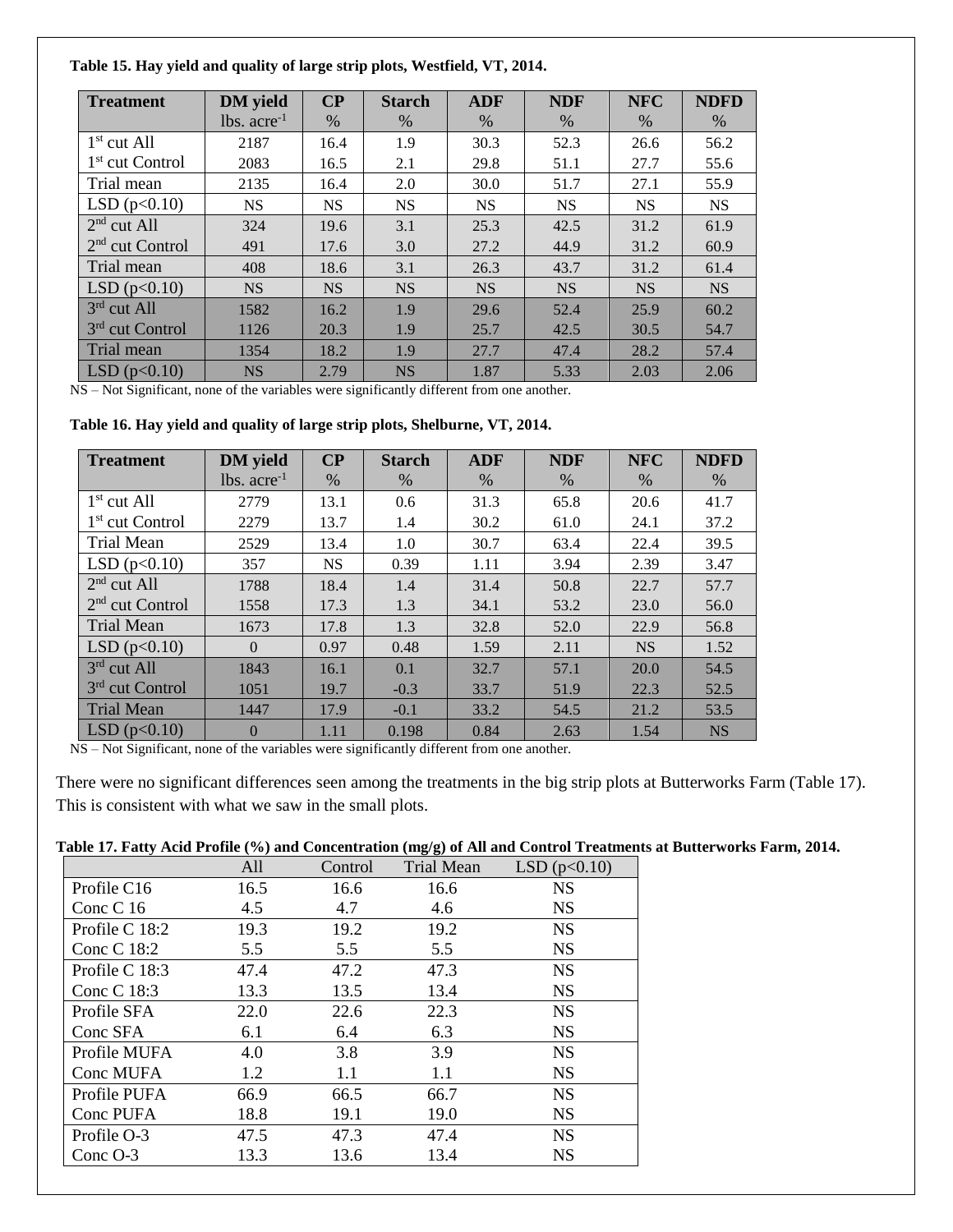| Profile O-6     | 19.4 | 19.2     | 19.3 | NS |
|-----------------|------|----------|------|----|
| Conc $O-6$      | 5.6  | 5.5      | 5.5  | NS |
| Conc Total FA   | 26.1 | 26.6     | 26.4 | NS |
| Ratio $O-6:O-3$ | 0.4  | $(1)$ .4 | 0.4  | NS |

NS – Not Significant, none of the variables were significantly different from one another.

Interestingly, while there was no significant difference in the All vs. Control big strip plots at Butterworks Farm, there were many differences at Shelburne Farms (Table 18). The All treatment of the NDS resulted in higher profiles of C16 FA and SFAs. Otherwise, the Control had higher levels of C18:2 FA, MUFAs, PUFAs, Omega-6 FAs and Total FAs. Again a further look at NDS applications on larger research areas would be important to understand the ability of these sprays to increase fat content of forages.

#### **Table 18. Fatty Acid Profile (%) and Concentration (mg/g) of All and Control Treatments at Shelburne Farms, 2014.**

|                | All     | Control | Trial mean | LSD(p<0.10) |
|----------------|---------|---------|------------|-------------|
| Profile C16    | $22.4*$ | 21.3    | 21.8       | 0.6         |
| Conc C 16      | 3.6     | 3.8     | 3.7        | <b>NS</b>   |
| Profile C 18:2 | 17.5    | $20.2*$ | 18.8       | 1.5         |
| Conc C 18:2    | 2.9     | $3.9*$  | 3.4        | 0.7         |
| Profile C 18:3 | 37.7    | 37.0    | 37.3       | <b>NS</b>   |
| Conc C 18:3    | 6.3     | 6.7     | 6.5        | <b>NS</b>   |
| Profile SFA    | $31.8*$ | 30.5    | 31.2       | 1.0         |
| Conc SFA       | 5.2     | 5.5     | 5.3        | <b>NS</b>   |
| Profile MUFA   | 3.9     | $4.5*$  | 4.2        | 0.6         |
| Conc MUFA      | 0.6     | $0.9*$  | 0.8        | 0.2         |
| Profile PUFA   | 55.2    | $57.4*$ | 56.3       | 1.5         |
| Conc PUFA      | 9.3     | $10.7*$ | 10.0       | 1.0         |
| Profile O-3    | 37.7    | 37.1    | 37.4       | <b>NS</b>   |
| Conc O-3       | 6.3     | 6.7     | 6.5        | <b>NS</b>   |
| Profile O-6    | 17.5    | $20.2*$ | 18.9       | 1.5         |
| Conc O-6       | 2.9     | $4.0*$  | 3.5        | 0.7         |
| Conc Total FA  | 15.1    | $17.1*$ | 16.1       | 1.5         |
| Ratio O-6:O-3  | $0.5*$  | 0.6     | 0.5        | 0.1         |

NS – Not Significant, none of the variables were significantly different from one another.

There were significant differences in fatty acids by cut at Butterworks and Shelburne Farms (Table 19 and 20). In general, the first cut had higher levels of MUFAs and Omega-6 FAs, while second and third cuts had higher levels of PUFAs and Omega-3 FAs.

## **Table 19. Fatty Acid Profile (%) and Concentration (mg/g) of 1st, 2nd, 3rd, and 4th cut Forage at Butterworks Farm, 2014.**

|                | $1st$ cut | $2nd$ cut | $(10)$ and concentration $(10)$ s $(21)$ $(31)$<br>$3rd$ cut | $4th$ cut | <b>Trial Mean</b> | LSD(p<0.10) |
|----------------|-----------|-----------|--------------------------------------------------------------|-----------|-------------------|-------------|
| Profile C16    | 16.3      | $17.0*$   | $16.9*$                                                      | 16.0      | 16.6              | 0.6         |
| Conc C $16$    | 4.5       | 4.8       | 4.6                                                          | 4.5       | 4.6               | <b>NS</b>   |
| Profile C 18:2 | $27.1*$   | 15.3      | 17.0                                                         | 17.5      | 19.2              | 2.2         |
| Conc C 18:2    | $7.8*$    | 4.4       | 4.7                                                          | 5.1       | 5.5               | 1.4         |
| Profile C 18:3 | 37.3      | 52.8*     | 49.7                                                         | 49.5      | 47.3              | 2.8         |
| Conc C 18:3    | 10.3      | $15.3*$   | 13.7                                                         | 14.3      | 13.4              | 1.4         |
| Profile SFA    | 22.8      | 21.9      | 22.6                                                         | 22.0      | 22.3              | <b>NS</b>   |
| Conc SFA       | 6.3       | 6.3       | 6.2                                                          | 6.3       | 6.3               | <b>NS</b>   |
| Profile MUFA   | $6.6*$    | 2.7       | 2.7                                                          | 3.5       | 3.9               | 0.8         |
| Conc MUFA      | $1.9*$    | 0.8       | 0.8                                                          | 1.0       | 1.1               | 0.4         |
| Profile PUFA   | 64.6      | 68.2*     | 67.0                                                         | $67.1*$   | 66.7              | 1.1         |
| Conc PUFA      | 18.2      | 19.7      | 18.5                                                         | 19.5      | 19.0              | <b>NS</b>   |
| Profile O-3    | 37.3      | $52.9*$   | 49.8                                                         | 49.6      | 47.4              | 2.8         |
| Conc O-3       | 10.3      | $15.3*$   | 13.7                                                         | $14.4*$   | 13.4              | 1.4         |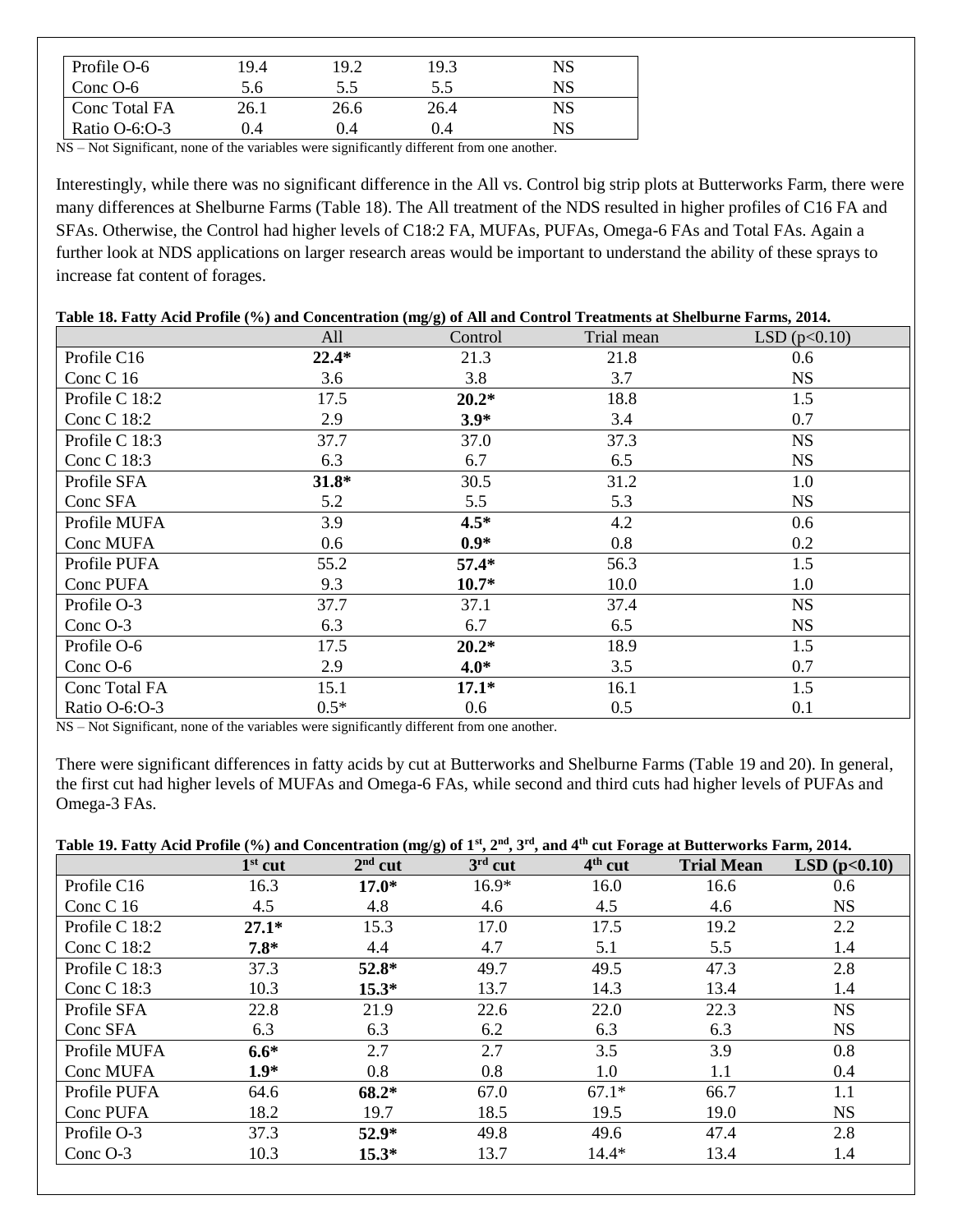| Profile O-6   | $27.3*$            | 15.3              | $\overline{z}$<br>17.I | 17 E<br>ر. ا | 19.3 | $\cap$<br>2.L |
|---------------|--------------------|-------------------|------------------------|--------------|------|---------------|
| Conc $O-6$    | $7.9*$             | 4.4               | 4.8                    | ◡.           | ر. ر |               |
| Conc Total FA | 26.4               | 26.8              | 25.4                   | 26.8         | 26.4 | <b>NS</b>     |
| Ratio O-6:O-3 | $_{0.8}$           | $0.3*$            | $0.3*$                 | 0.4          | J.4  | $0.1\,$       |
| $\mathbf{v}$  | .<br>$\sim$ $\sim$ | $\cdots$ $\cdots$ | $\sim$ $\sim$          |              |      |               |

NS – Not Significant, none of the variables were significantly different from one another.

| Table 20. Fatty Acid Profile (%) and Concentration (mg/g) of $1st$ , $2nd$ , and 3rd cut Forage at Shelburne Farms 2014. |         |                |         |                   |             |  |
|--------------------------------------------------------------------------------------------------------------------------|---------|----------------|---------|-------------------|-------------|--|
|                                                                                                                          |         | $\overline{2}$ | 3       | <b>Trial Mean</b> | LSD(p<0.10) |  |
| Profile C16                                                                                                              | 19.6    | $23.7*$        | 22.1    | 21.8              | 0.7         |  |
| Conc C 16                                                                                                                | $3.9*$  | 3.6            | $3.7*$  | 3.7               | 0.3         |  |
| Profile C 18:2                                                                                                           | $24.5*$ | 15.6           | 16.3    | 18.8              | 1.8         |  |
| Conc C 18:2                                                                                                              | $5.1*$  | 2.4            | 2.8     | 3.4               | 0.8         |  |
| Profile C 18:3                                                                                                           | 35.5    | 36.3           | $40.3*$ | 37.3              | 2.6         |  |
| Conc C 18:3                                                                                                              | $7.1*$  | 5.6            | $6.9*$  | 6.5               | 0.7         |  |
| Profile SFA                                                                                                              | 27.7    | $34.5*$        | 31.4    | 31.2              | 1.2         |  |
| Conc SFA                                                                                                                 | 5.5     | 5.2            | 5.3     | 5.3               | <b>NS</b>   |  |
| Profile MUFA                                                                                                             | $5.7*$  | 3.8            | 3.0     | 4.2               | 0.7         |  |
| Conc MUFA                                                                                                                | $1.2*$  | 0.6            | 0.5     | 0.8               | 0.2         |  |
| Profile PUFA                                                                                                             | $60.1*$ | 52.0           | 56.7    | 56.3              | 1.8         |  |
| Conc PUFA                                                                                                                | $12.2*$ | 8.0            | 9.8     | 10.0              | 1.3         |  |
| Profile O-3                                                                                                              | 35.5    | 36.3           | $40.4*$ | 37.4              | 2.6         |  |
| Conc O-3                                                                                                                 | $7.1*$  | 5.6            | $7.0*$  | 6.5               | 0.7         |  |
| Profile O-6                                                                                                              | $24.6*$ | 15.7           | 16.3    | 18.9              | 1.8         |  |
| Conc O-6                                                                                                                 | $5.2*$  | 2.4            | 2.8     | 3.5               | 0.8         |  |
| Conc Total FA                                                                                                            | $18.9*$ | 13.7           | 15.6    | 16.1              | 1.8         |  |
| Ratio O-6:O-3                                                                                                            | $0.7*$  | 0.4            | 0.4     | 0.5               | 0.1         |  |

NS – Not Significant, none of the variables were significantly different from one another.

In looking at the fatty acid content of the forages in the big strip plots at Butterworks Farm, there were interactions between the treatments and cuts for the following dependent variables: C16 Profile, C16 concentration, C18:3 concentration, SFA concentration, PUFA concentration, Omega-3 concentration. The Treatment x Cut interaction for the concentration of Omega-3 Fatty Acids is shown below (Figure 3). The All treatment had higher concentration of Omega-3 FA for 1<sup>st</sup> and 2<sup>nd</sup> cut, however the Control had higher concentrations of Omega-3 FA for 3<sup>rd</sup> and 4<sup>th</sup> cuts. This may indicate that applying the NDS treatments on the earlier harvests provided more benefit than applying to later harvests of perennial forage.



**Figure 3. Treatment x Cut Interaction on the concentration of Omega-3 fatty acids in forage at Butterworks Farm, 2014.**